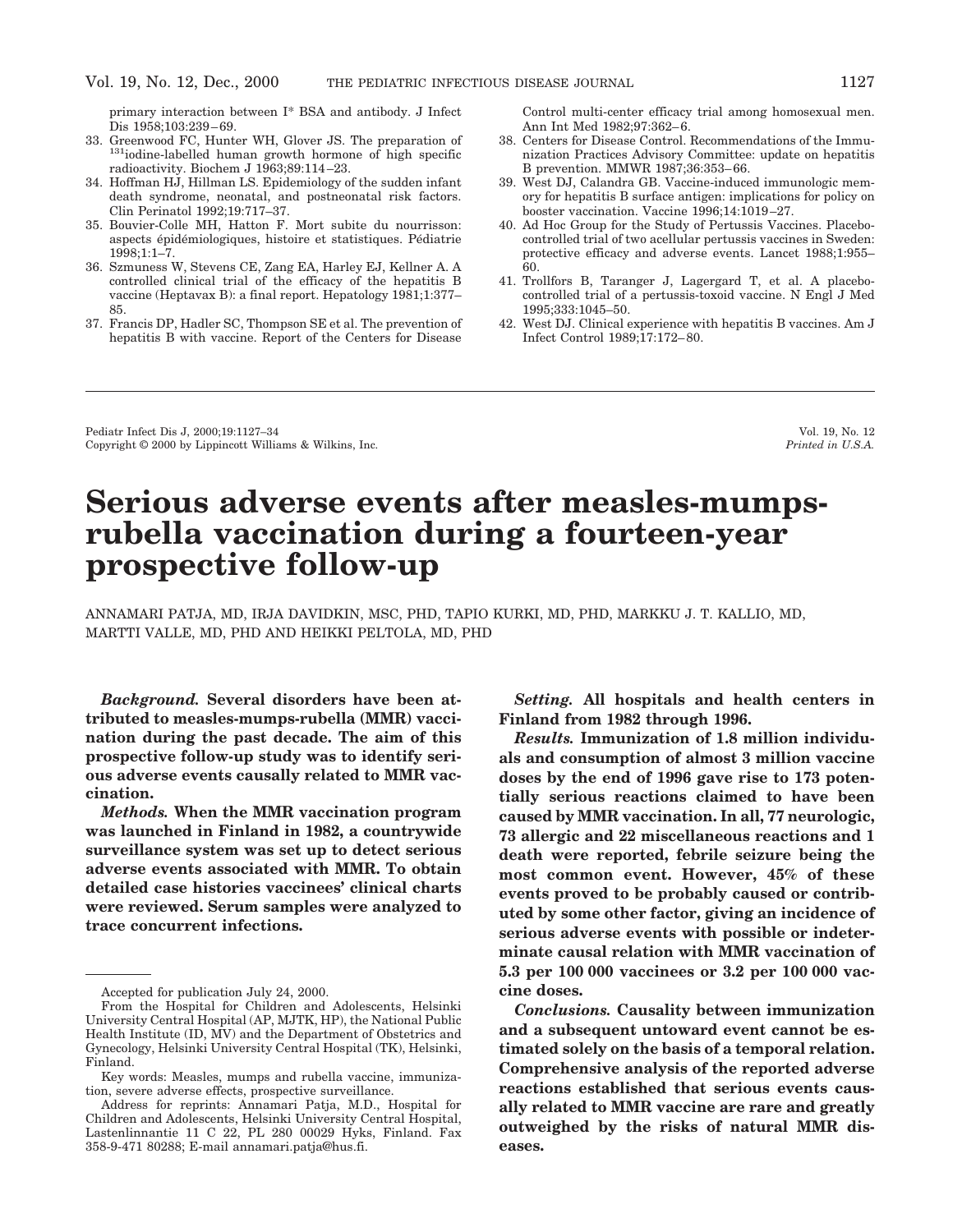### **INTRODUCTION**

A combined vaccine comprising attenuated live measles, mumps and rubella (MMR) viruses was added to the schedule of voluntary and free of charge childhood immunization in Finland in November, 1982. Since then children have been vaccinated twice, at 14 to 18 months and 6 years of age. This comprehensive program has proved highly successful, and MMR diseases and their severe consequences have become rarities. As a result vaccine safety has become a more important issue than when these diseases were rampant.

With the launching of the vaccination policy, a countrywide prospective surveillance system was set up to clarify the incidence and nature of all serious events after MMR vaccination during 1982 through 1996. The aim was to distinguish events having a causal relation with MMR vaccination from those with only a temporal relation. We here report the results of  $>14$  years of follow-up.

### **METHODS**

The passive surveillance system was launched by ad hoc personnel and a follow-up committee operating under the auspices of the National Board of Health and the National Public Health Institute.<sup>1</sup> A primary aim was to gather information about the incidence and nature of all the severe adverse events in a causal association with MMR vaccination. The surveillance system was designed to identify all such events that were too rare to have been detected by a double-blind crossover study conducted on 1200 twins.<sup>2</sup>

It was anticipated that potentially serious and unpredictable events would be reported more reliably than the commonplace reactions.

**Notification system.** All reports were sent to the central office by health care personnel, public health nurses, general practitioners or pediatricians in primary care and hospitals, who were provided with detailed information in a series of seminars held around the country before the project started.<sup>1</sup> All information was distributed in written form in Finnish and Swedish, the other official language. The public was informed by the media,<sup>3</sup> and several articles on the MMR project appeared in Finnish medical publications during the subsequent years.

Once a report arrived it was evaluated, and if needed the hospital or health center treating the vaccinee was contacted.

**Definitions.** A potentially serious adverse event was defined as an event in any temporal association (no time limit was imposed) with MMR vaccination that fulfilled one or more of three characteristics: a potentially life-threatening disorder (e.g. anaphylaxis); possibility that a chronic disease had been triggered by the vaccination (e.g. rheumatoid arthritis, diabetes); or the vaccinee had been hospitalized for reasons possibly

attributable to MMR vaccine. In case of such an event the first part of a special two part form was completed and mailed to the central office, whenever possible with a serum sample. The second part of the form and a second serum sample were sent 2 to 3 weeks later.

To facilitate reporting the forms with detailed instructions, tubes for serum samples, and prestamped padded envelopes were distributed to the 1000 child health centers and relevant hospitals.

Categorization of the cases (death, likely allergic reactions, neurologic disorders and miscellaneous events) was conducted by two of the authors (HP, specialist in pediatric infectious diseases, and AP). Likely allergic reactions were anaphylaxis,<sup>4</sup> urticaria<sup>5</sup> (sometimes accompanied by angioedema<sup>6</sup>), asthma,<sup>7</sup> Henoch-Schönlein purpura<sup>8</sup> and Stevens-Johnson syndrome.<sup>9</sup>

Neurologic disorders were divided into seizures (febrile seizures, $^{10}$  epilepsy, $^{11}$  and undefined seizures which did not meet any particular criterion and remained without accurate diagnosis), encephalitis, $12$ meningitis,<sup>13</sup> Guillain-Barré syndrome,<sup>14</sup> gait disturbance and confusion during fever. A few cases of transient gait disturbance have been described before,  $^{15, 16}$  but exact definition is lacking, as in the case of short lasting confusion during fever.

Finally the miscellaneous syndromes comprised pneumonia, $17$  orchitis $18$  and diabetes mellitus.

Judgment of the causal association with MMR vaccination was based on the clinical information obtained from medical records and notification forms and analysis of the serum samples. The incubation periods of measles (8 to 12 days), mumps and rubella (both 16 to  $18 \text{ days}$ <sup>19</sup> were also used in the assessment of whether a nonallergic event was likely or unlikely to have been triggered by MMR vaccination. The incubation periods could not be applied to allergic events or those with unresolved etiology.

**Serology.** Serum samples were collected to trace possible concurrent infections manifesting with symptoms or signs mimicking those caused by vaccination. All samples were stored at  $-20^{\circ}$ C until analyzed in 1998. Antibodies against *Haemophilus influenzae, Moraxella catarrhalis,* pneumococcus and adeno-, entero- and human parvoviruses were detected by enzyme immunoassay, whereas microimmunofluorescence was used for *Chlamydia pneumoniae* and indirect immunofluorescence for human herpesvirus 6. Details of the methodology are described elsewhere. $20-24$ 

Vaccine and vaccinees. M-M-R<sup>®</sup><sub>II</sub> (Merck & Co., Inc., West Point, PA), distributed as Virivac in Scandinavia, has been the only vaccine used in Finland except for the 2570 doses of Triviraten (Swiss Serum and Vaccine Institute, Berna, Switzerland) that were ad-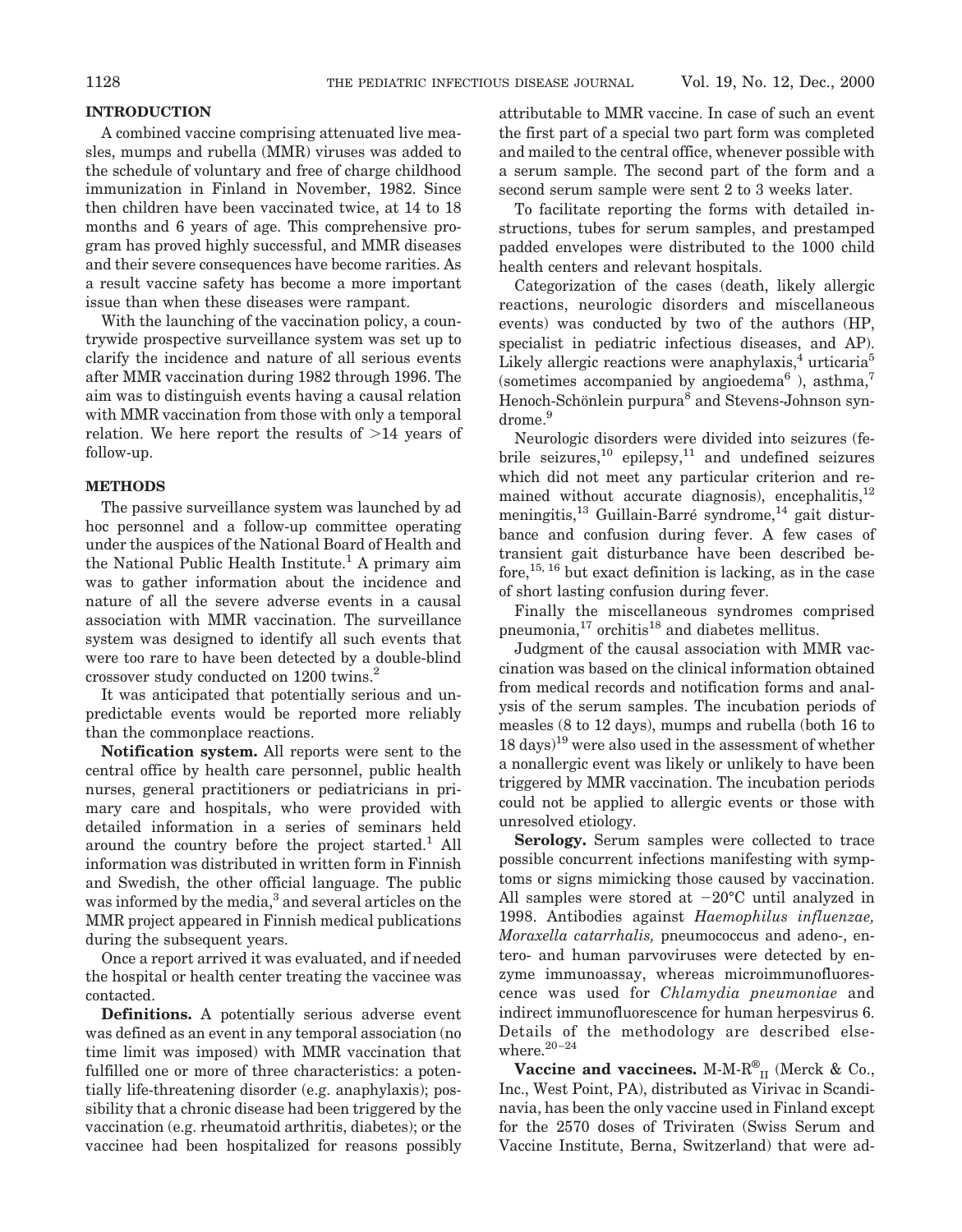ministered to individuals with severe hypersensitivity in 1992 through 1996.

 $M-M-R^{\circledast}_{II}$  contains the more attenuated Enders-Edmonston strain of measles virus, the Jeryl Lynn B strain of mumps virus and the Wistar RA 27/3 strain of rubella virus. It also contains  $25 \mu$ g of neomycin and traces of sorbitol and hydrolyzed gelatin. The vaccine is administered subcutaneously into the buttock (at age 14 to 18 months) or upper arm (subsequently).

Besides the main target groups, children at the age of 14 to 18 months and 6 years, intermediate age groups were immunized in various catch-up programs during the early years of the project.<sup>1, 25</sup> Recruits of the Defense Forces were included in 1986, whereas health care workers, nursing school students and once only vaccinated 11- to 13-year-old girls have been vaccinated since 1988. From 1988 to 1993 rubellaseronegative women were vaccinated after delivery. During outbreaks<sup>3</sup> vaccination was extended to unvaccinated adolescents.

### **RESULTS**

The reports of potentially serious adverse events were categorized as death, likely allergic reactions, neurologic disorders and miscellaneous events.

However, the majority of the reports concerned innocuous symptoms and signs not fulfilling the above mentioned criteria and were excluded from further analysis (Table 1). Idiopathic thrombocytopenic purpura was also excluded because it has been analyzed previously.26

**TABLE 1.** Reported minor or self-limited adverse events among 437 vaccinees\*

|                               | Reported as    |                   |  |  |  |
|-------------------------------|----------------|-------------------|--|--|--|
| Sign or Symptom               | Main event†    | Additional event# |  |  |  |
| Fever                         | 180            | 97                |  |  |  |
| Rash                          | 132            | 30                |  |  |  |
| Lymphadenopathy               | 69             | 16                |  |  |  |
| Rhinitis                      | 37             | 27                |  |  |  |
| Irritability                  | 35             | 16                |  |  |  |
| Cough                         | 35             | 27                |  |  |  |
| Conjunctivitis or photophobia | 23             | 9                 |  |  |  |
| Local irritation or erythema  | 21             |                   |  |  |  |
| Sore throat                   | 20             | 8                 |  |  |  |
| Otitis media                  | 19             | 9                 |  |  |  |
| Headache                      | 14             | 6                 |  |  |  |
| Transient arthralgia          | 12             | 12                |  |  |  |
| Diarrhea                      | 10             | 8                 |  |  |  |
| Gingivostomatitis             | 7              |                   |  |  |  |
| Swelling of parotid glands    | 6              | 3                 |  |  |  |
| Nausea or vomiting or both    | 5              | 17                |  |  |  |
| Neck pain or stiffness        | 3              | 3                 |  |  |  |
| Fatigue                       | $\overline{2}$ |                   |  |  |  |
| Hepatosplenomegaly            | $\overline{2}$ |                   |  |  |  |
| Abdominal pain                | 1              | $\overline{4}$    |  |  |  |
| Pallor                        | 1              |                   |  |  |  |
| Sneezing                      | 1              | 1                 |  |  |  |
| Sinusitis                     |                | $\overline{2}$    |  |  |  |

\* If multiple events, all listed.

† Among 268 vaccinees, excluded from further analysis.

‡ Among 169 vaccinees, reported in conjunction with a potentially serious event (described in the text).

The vaccination coverage has oscillated around 95%.25, 27 By the end of 1996 2 990 000 vaccine doses had been distributed for 1.8 million vaccinees. During the entire 14-year period 437 vaccinees were reported to have a vaccine-associated untoward event (Table 1); 173 reactions among 169 vaccinees, of whom 79 (46.7%) were hospitalized, were considered potentially serious. These 173 events were further scrutinized, except for a possible anaphylactic reaction in a 6-year-old child, whose medical records were not traced. Paired sera were available from 83 and a single sample from 19 of these vaccinees.

As might be expected, more events were reported soon after the beginning of the project; a clear peak was observed in 1983 (Fig. 1). However,  $43\%$  ( $n = 19$ ) of these 44 reports concerned febrile seizures. The reporting activity thereafter remained fairly static at 5 to 15 reports per year.

The age at the time of vaccination ranged from 13 months to 23 years; 57% of vaccinees were male and 43% were female. Simultaneous immunizations had been administered to 35 (20.7%) individuals; *H. influenzae* type b conjugate vaccine to 22, inactivated or live poliovirus vaccine to 9 and meningococcal polysaccharide vaccine to 1. In addition, 2 were vaccinated concurrently against tetanus, diphtheria, polio and meningococcal disease and 1 against *H. influenzae* type b and polio.

As illustrated in Fig. 2, the events developed in 2 peaks, within the first 24 h and on Days 7 to 10 postvaccination; 34% of cases occurred in each period  $(n = 59$  and 60, respectively). Most events, 81%  $(n = 59)$ 140), followed the first vaccination dose, but  $16\%$  ( $n =$ 28) occurred after revaccination [dose not stated in 5 reports (3%)]. An exception to this were the suspected anaphylactic reactions,  $63\%$  ( $n = 19$ ) manifesting after the second dose.

**Serious adverse events.** *Death.* A previously healthy 13-month-old boy died during sleep 8 days after MMR vaccination. The parents had noticed tran-



FIG. 1. Vaccine doses distributed and serious adverse events reported annually. \*, including school health care centers, occupational health service and hospitals.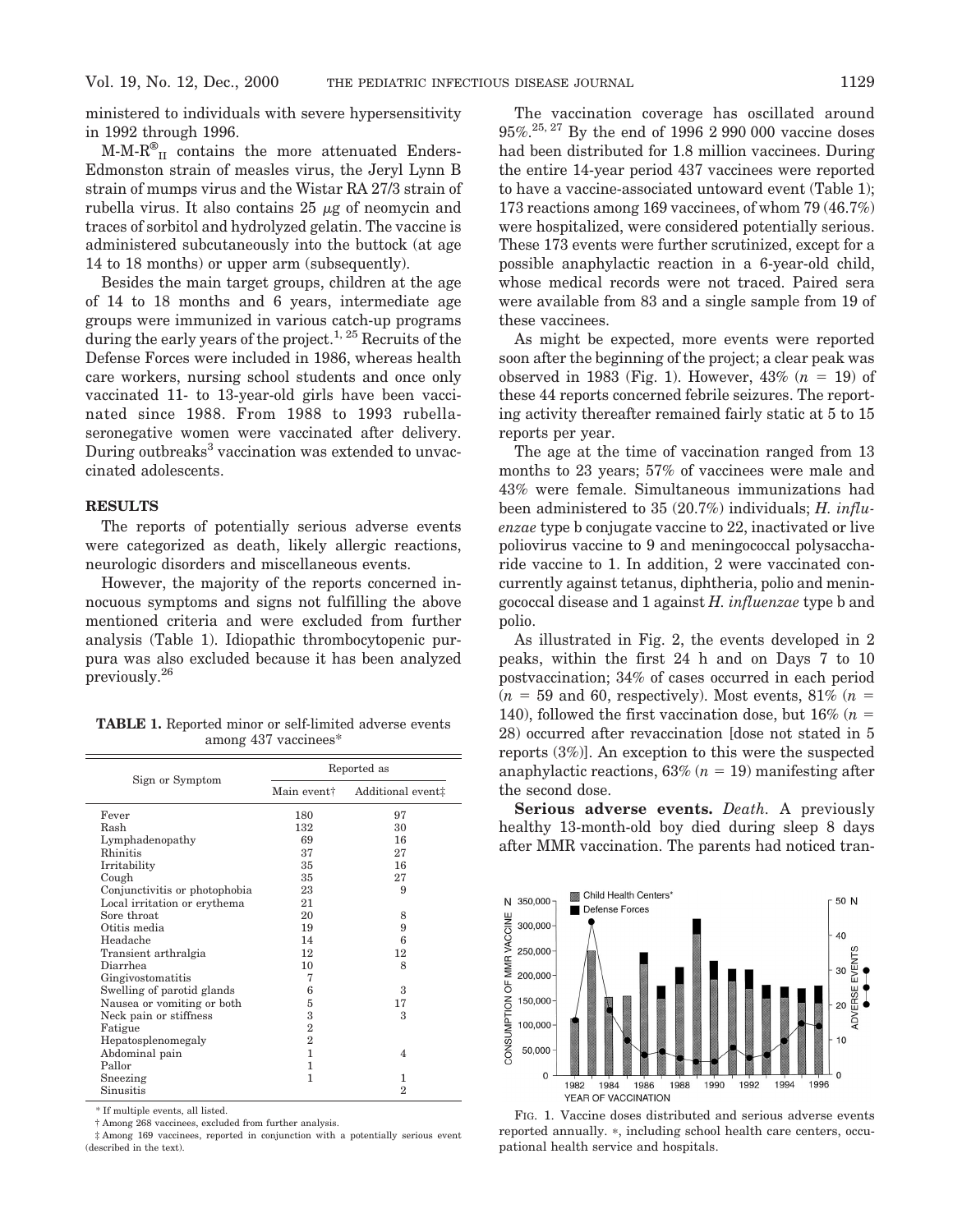

FIG. 2. Temporal distribution of the serious adverse events (time elapsed from vaccination to diagnosis). Six cases were not included because of incomplete information.

sient flaccidity and faintness a few hours preceding the death, but the symptoms had subsided immediately, and the boy had seemed entirely healthy when put to bed. Forensic autopsy disclosed the cause of death as aspiration of vomit caused by acute gastritis. His older sister also had a history of flaccid attacks unrelated to vaccinations.

*Allergic events.* Thirty suspected cases of anaphylaxis were reported, at age from 15 months to 23 years, only 2 boys were younger than 5 years. Epinephrine or corticosteroids had been administered to only 18 of these 30 vaccinees, and in 15 of the 30 cases the physician ultimately diagnosed fainting, based on lack of other signs of hypersensitivity, evident fear before vaccination, a history of syncope after other vaccinations or blood tests or a full and rapid recovery without medication. All reactions appeared within 20 min of vaccination, except in a 20-year-old woman, who developed shortness of breath, dizziness, diarrhea and facial angioedema several hours after vaccination, shortly after a spicy meal. Allergy tests were never conducted, but allergy to spice was suspected. Full recovery within 1 h, and usually within a few minutes, was the rule.

Urticaria occurred in 30 vaccinees, in 12 cases accompanied by angioedema. The symptoms appeared within a few minutes to 15 days. The age at vaccination ranged from 13 months to 23 years.

Asthma-like symptoms and signs commencing 10 min to 13 days after vaccination were reported in 10 vaccinees at the ages of 17 months to 17 years. Asthma had previously been diagnosed in 2 vaccinees, and egg allergy had been diagnosed in 2. Symptoms appeared in conjunction with upper respiratory tract infection in 4 children, 3 of whom had histories of similar episodes.

A 2-year-old girl developed Henoch-Schönlein purpura 3 days after MMR vaccination. A 6-year-old boy was also diagnosed with this disease 24 days postvaccination, but a verified streptococcal tonsillitis preceded the diagnosis by a few days. Both children recovered completely.

A 16-year-old boy developed Stevens-Johnson syn-

drome 4 days postvaccination, and 6 relapses with milder manifestations occurred during the following 7 years. Respiratory infections with reappearance of labial herpes simplex lesions were observed in connection with most of the relapses.

*Neurologic disorders.* The events most commonly reported were febrile seizures, occurring in 52 vaccinees 12 h to 15 days after vaccination. Apart from 3 children at the ages of 3 to 6 years, all were  $\leq$ 3 years old. In a 14-month-old girl with a febrile seizure occurring 10 days postvaccination, serology detected influenza A infection. Tympanocentesis revealed *H. influenzae* and pneumococcal infections in 2 children with concomitant otitis media.

Epilepsy was diagnosed in 2 boys and a girl, all 6 years old. Symptoms manifested for the first time 1, 10 and 21 days postvaccination. One of the boys was later diagnosed as having severe Lennox-Gastaut syndrome, whereas medical records subsequent to the acute phase were not available for the other. The electroencephalogram of the girl normalized during follow-up and medication was discontinued.

Undefined seizures were observed in 4 girls 2 to 12 days postvaccination. Histories of breath-holding spells in 2 girls were noted. Brief convulsions were reported in the 14- and 23-month-old girls. The other 2 vaccinees, 21 months and 7 years old, underwent transient loss of consciousness, accompanied by fever in the older child. All seizures subsided without medication or sequelae. An electroencephalography was conducted in 2 children and lumbar puncture was performed in 1; all results were normal. One of the events was deemed by a neurologist to have been a breath-holding spell.

Of the four cases of encephalitis reported, the first has been described earlier; $^{28}$  acute lymphoblastic leukemia was diagnosed in a 6-year-old girl 23 days after MMR vaccination. During immunosuppressive treatment she developed severe measles encephalopathy 54 days postvaccination and interstitial pneumonia a few days later. In 1998, 14 years later, she had completed comprehensive school, and the leukemia had not relapsed, but she suffered from severe epilepsy. No factor indicated a causal connection between MMR vaccination and leukemia, because the symptoms that led to the diagnosis, pain in the extremities and back, were already present at the time of vaccination.28

Laboratory confirmation of herpes simplex encephalitis developing 6 days postvaccination in a 14 month-old boy indicated only a temporal association between vaccination and encephalitis. In contrast in 2 girls at the ages of 15 and 18 months who developed encephalitis 9 and 13 days postvaccination, a causal relation could not be excluded because no specific etiology was detected.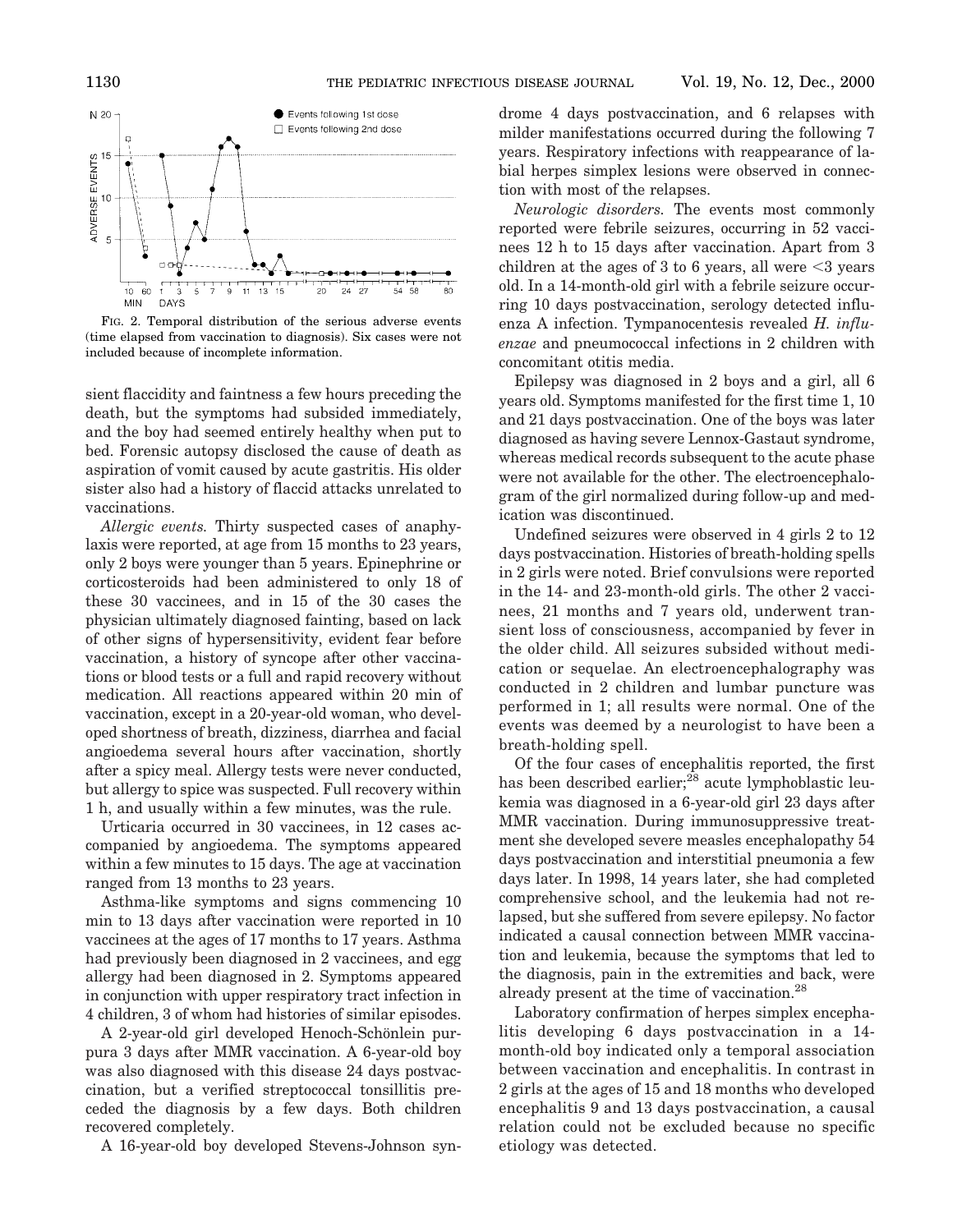Meningitis was reported in 4 children. *H. influenzae* and meningococcal meningitis were diagnosed in a 15-month-old boy and 14-month-old girl 2 and 7 days postvaccination, respectively. In 2 boys 6 and 7 years old, no agent was detected. Both developed symptoms 2 days after the second MMR vaccination. The very short interval between vaccination and onset of the disease almost certainly excludes a causal association with MMR vaccination.

Guillain-Barre´ syndrome was diagnosed in two 18 month-old boys 10 and 27 days after immunization. Both soon recovered without complications. A causal association with vaccination cannot be excluded in these cases.

Transient gait disturbances were reported in five vaccinees, four boys and a girl 14 to 18 months old. The only visible sign was enlargement of the inguinal lymph nodes in one child; fever was present in three children. The symptoms manifested 2 to 8 days postvaccination and subsided within a few days.

Confusion during fever was reported in 3 boys 18 months to 2 years old. This nonspecific sign developed 2 to 9 days postvaccination and subsided spontaneously within a few hours.

No cases of autism29 were associated with MMR vaccination during this 14-year follow-up.

*Miscellaneous complaints.* Pneumonia occurred 3 to 58 days postvaccination in 12 vaccinees 15 months to 6 years old. In 1 case pneumonia was caused by aspiration during a febrile seizure. Concomitant otitis media, caused by *H. influenzae* and by *M. catarrhalis*, was diagnosed in 2 boys by tympanocentesis.

In four 17- to 18-month-old boys, orchitis was suspected 5 to 9 days postvaccination. Three additional cases were reported, but they turned out to be swelling of the scrotum caused by urticaria without involvement of the testicles, testicular cancer and scrotal hernia, at the ages of 16 months, 17 months and 4 years, respectively. The cancer was diagnosed 16 days postvaccination and had not relapsed after operative treatment when checked 5 years later.

Diabetes mellitus was reported in three children. A 15-month-old girl was healthy when vaccinated, but polydipsia, fever, vomiting and diarrhea were noticed a couple of days later. The symptoms subsided 6 days postvaccination but recurred on the eighth day, leading to hospitalization and diagnosis.

Polydipsia and polyuria were observed 7 days after MMR vaccination in a 6-year-old boy in whom diabetes was diagnosed 1 week later. Another boy, 19 months old when vaccinated, developed symptoms insidiously over weeks until the diagnosis was made 80 days postvaccination.

The incidence of type I diabetes in Finland is the highest worldwide;  $\sim 30$  new cases are expected in children aged 1 to 6 years during any 80-day period (J Tuomilehto, personal communication, 1998).<sup>30</sup> Because this is 10 times more than the incidence of diabetes found in this series, we deem a causal relation very unlikely.

No cases of ulcerative colitis, Crohn's disease or any other chronic disorder affecting the gastrointestinal  $\text{tract}^{29}$  were reported.

**Documented causative or contributing factors.** An infectious agent or other factor not related to MMR

| Agent                                         | Reported Event         | Age at<br>Vaccination        | Gender      | <b>Additional Symptoms</b>                          | Dose           |
|-----------------------------------------------|------------------------|------------------------------|-------------|-----------------------------------------------------|----------------|
| Pneumococcus                                  | 1. Pneumonia           | 6 yr                         | F           | Fever, abdominal pain                               | $\overline{2}$ |
|                                               | 2. Febrile seizure     | $15 \text{ mo}$              | М           | Fever                                               |                |
|                                               | 3. Anaphylaxis         | $5 \text{ yr } 3 \text{ mo}$ | М           | Fever, sore throat                                  |                |
|                                               | 4. Anaphylaxis         | $3 \text{ yr} 4 \text{ mo}$  | М           | Otitis media                                        |                |
|                                               | 5. Anaphylaxis         | 5 yr 11 mo                   | M           |                                                     |                |
|                                               | 6. Urticaria           | 13 <sub>yr</sub>             | $\mathbf F$ | Angioedema, fever, vomiting, conjunctivitis         |                |
|                                               | 7. Urticaria           | $18 \text{ mo}$              | F           | Lymphadenopathy                                     |                |
| HHV <sub>6</sub>                              | 1. Febrile seizure     | $18 \text{ mo}$              | м           | Fever, cough, rhinitis                              |                |
|                                               | 2. Febrile seizure     | $15 \text{ mo}$              | F           | Fever                                               |                |
|                                               | 3. Febrile seizure     | $2 \text{ yr} 1 \text{ mo}$  | F           | Fever, rhinitis                                     |                |
|                                               | 4. Febrile seizure     | $15 \text{ mo}$              | M           | Fever                                               |                |
|                                               | 5. Febrile seizure     | $17 \text{ mo}$              | F           | Fever, cough, rhinitis                              |                |
|                                               | 6. Pneumonia           | $18 \text{ mo}$              | M           | Fever, rash, lymphadenopathy                        |                |
| Moraxella catarrhalis                         | 1. Shortness of breath | $20 \text{ mo}$              | M           | Rash                                                |                |
|                                               | 2. Febrile seizure     | $17 \text{ mo}$              | F           | Fever, cough, rhinitis                              |                |
|                                               | 3. Febrile seizure     | $16 \text{ mo}$              | M           | Fever, cough, rhinitis, conjunctivitis, tonsillitis |                |
| Enterovirus                                   | 1. Anaphylaxis         | 6 yr                         | $\mathbf F$ |                                                     |                |
|                                               | 2. Undefined seizure   | $23 \text{ mo}$              | F           |                                                     |                |
|                                               | 3. Epileptic seizure   | 6 yr                         | F           |                                                     |                |
| Haemophilus influenzae                        | 1. Urticaria           | 4 yr 2 mo                    | F           |                                                     |                |
| $P$ neumococcus + <i>Chlamydia pneumoniae</i> | 1. Urticaria           | 6 yr                         | M           | Angioedema, fever                                   |                |
| Pneumococcus + $M$ . catarrhalis              | 1. Pneumonia           | 6 yr                         | F           | Fever, cough, rash                                  |                |
| $P$ neumococcus + enterovirus                 | 1. Pneumonia           | $16 \text{ mo}$              | F           | Fever, cough, rhinitis, lymphadenopathy, arthralgia |                |
| $M.$ catarrhalis + enterovirus                | 1. Urticaria           | $18 \text{ mo}$              | М           | Cough, rhinitis                                     |                |
| H. <i>influenzae</i> + enterovirus            | 1. Febrile seizure     | $18 \text{ mo}$              | F           | Fever                                               |                |

**TABLE 2.** Characteristics of vaccinees with verified concomitant infections

HHV 6, human herpes virus 6.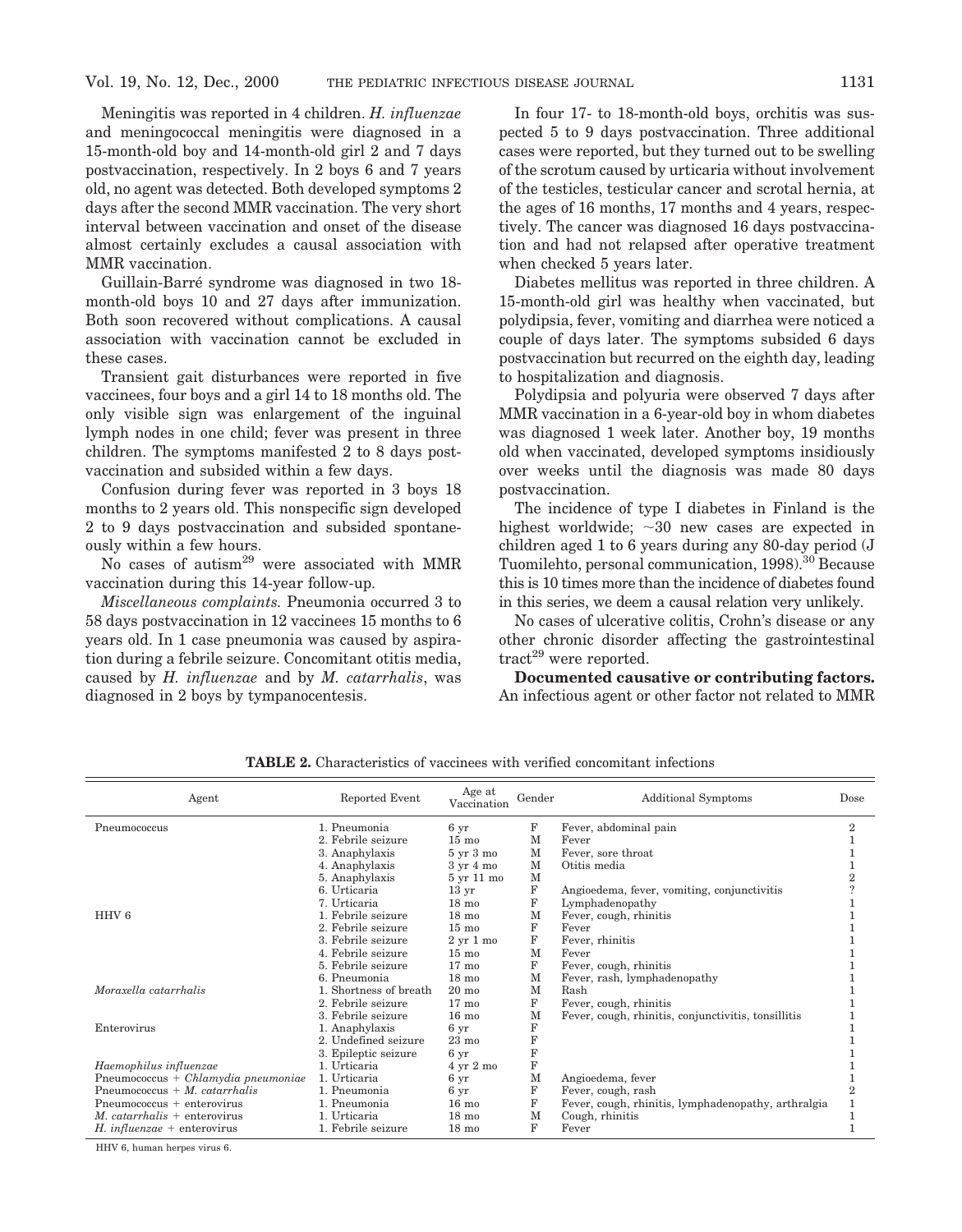| Entity                               | Reports | Association with MMR Vaccination<br>Possibly causal<br>Not causal<br>(n)<br>Incidence/<br>(n)<br>$\%$<br>$\boldsymbol{n}$<br>100 000 doses<br>$\mathbf{0}$<br>$\mathbf{0}$<br>$\mathbf{0}$<br>$\mathbf{1}$<br>$\mathbf{1}$<br>30<br>16<br>47<br>0.5<br>14<br>25<br>30<br>83<br>0.8<br>5<br>$\bf 5$<br>10<br>$5\,$<br>0.2<br>50<br>$\,2$<br>50<br>0.03<br>$\mathbf{1}$<br>1<br>$\mathbf{1}$<br>$\mathbf{1}$<br>$\Omega$<br>100<br>0.03<br>52<br>24<br>28<br>0.9<br>54<br>3<br>$\overline{2}$<br>33<br>0.03<br>$\mathbf{1}$<br>$\overline{2}$<br>$\overline{2}$<br>0.07<br>50<br>4<br>3<br>75<br>1<br>0.1<br>4<br>$\mathbf{0}$<br>$\Omega$<br>$\Omega$<br>$\overline{4}$<br>4<br>$\,2$<br>$\,2$<br>100<br>$\mathbf{0}$<br>0.07<br>$\bf 5$<br>5<br>100<br>0.2<br>$\mathbf{0}$<br>$\mathcal{R}$<br>$\overline{2}$<br>67<br>0.07<br>12<br>$\overline{5}$<br>0.2<br>7<br>42<br>$\mathbf{1}$<br>0.03<br>7<br>6<br>14<br>$\mathcal{R}$<br>$\overline{\mathbf{3}}$<br>$\Omega$<br>$\Omega$<br>$\Omega$ |  |  |     |
|--------------------------------------|---------|-----------------------------------------------------------------------------------------------------------------------------------------------------------------------------------------------------------------------------------------------------------------------------------------------------------------------------------------------------------------------------------------------------------------------------------------------------------------------------------------------------------------------------------------------------------------------------------------------------------------------------------------------------------------------------------------------------------------------------------------------------------------------------------------------------------------------------------------------------------------------------------------------------------------------------------------------------------------------------------------------|--|--|-----|
|                                      |         |                                                                                                                                                                                                                                                                                                                                                                                                                                                                                                                                                                                                                                                                                                                                                                                                                                                                                                                                                                                               |  |  |     |
| Death $(n = 1)$                      |         |                                                                                                                                                                                                                                                                                                                                                                                                                                                                                                                                                                                                                                                                                                                                                                                                                                                                                                                                                                                               |  |  |     |
| Likely allergic disorders $(n = 73)$ |         |                                                                                                                                                                                                                                                                                                                                                                                                                                                                                                                                                                                                                                                                                                                                                                                                                                                                                                                                                                                               |  |  |     |
| Anaphylaxis                          |         |                                                                                                                                                                                                                                                                                                                                                                                                                                                                                                                                                                                                                                                                                                                                                                                                                                                                                                                                                                                               |  |  |     |
| Urticaria                            |         |                                                                                                                                                                                                                                                                                                                                                                                                                                                                                                                                                                                                                                                                                                                                                                                                                                                                                                                                                                                               |  |  |     |
| Asthma                               |         |                                                                                                                                                                                                                                                                                                                                                                                                                                                                                                                                                                                                                                                                                                                                                                                                                                                                                                                                                                                               |  |  |     |
| Henoch-Schönlein purpura             |         |                                                                                                                                                                                                                                                                                                                                                                                                                                                                                                                                                                                                                                                                                                                                                                                                                                                                                                                                                                                               |  |  |     |
| Stevens-Johnson syndrome             |         |                                                                                                                                                                                                                                                                                                                                                                                                                                                                                                                                                                                                                                                                                                                                                                                                                                                                                                                                                                                               |  |  |     |
| Neurologic disorders $(n = 77)$      |         |                                                                                                                                                                                                                                                                                                                                                                                                                                                                                                                                                                                                                                                                                                                                                                                                                                                                                                                                                                                               |  |  |     |
| <b>Seizures</b>                      |         |                                                                                                                                                                                                                                                                                                                                                                                                                                                                                                                                                                                                                                                                                                                                                                                                                                                                                                                                                                                               |  |  |     |
| Febrile seizure                      |         |                                                                                                                                                                                                                                                                                                                                                                                                                                                                                                                                                                                                                                                                                                                                                                                                                                                                                                                                                                                               |  |  |     |
| Epilepsy                             |         |                                                                                                                                                                                                                                                                                                                                                                                                                                                                                                                                                                                                                                                                                                                                                                                                                                                                                                                                                                                               |  |  |     |
| Undefined seizure                    |         |                                                                                                                                                                                                                                                                                                                                                                                                                                                                                                                                                                                                                                                                                                                                                                                                                                                                                                                                                                                               |  |  |     |
| Encephalitis                         |         |                                                                                                                                                                                                                                                                                                                                                                                                                                                                                                                                                                                                                                                                                                                                                                                                                                                                                                                                                                                               |  |  |     |
| Meningitis                           |         |                                                                                                                                                                                                                                                                                                                                                                                                                                                                                                                                                                                                                                                                                                                                                                                                                                                                                                                                                                                               |  |  |     |
| Guillain-Barré syndrome              |         |                                                                                                                                                                                                                                                                                                                                                                                                                                                                                                                                                                                                                                                                                                                                                                                                                                                                                                                                                                                               |  |  |     |
| Transient gait disturbance           |         |                                                                                                                                                                                                                                                                                                                                                                                                                                                                                                                                                                                                                                                                                                                                                                                                                                                                                                                                                                                               |  |  |     |
| Confusion during fever               |         |                                                                                                                                                                                                                                                                                                                                                                                                                                                                                                                                                                                                                                                                                                                                                                                                                                                                                                                                                                                               |  |  |     |
| Miscellaneous $(n = 22)$             |         |                                                                                                                                                                                                                                                                                                                                                                                                                                                                                                                                                                                                                                                                                                                                                                                                                                                                                                                                                                                               |  |  |     |
| Pneumonia                            |         |                                                                                                                                                                                                                                                                                                                                                                                                                                                                                                                                                                                                                                                                                                                                                                                                                                                                                                                                                                                               |  |  |     |
| Orchitis                             |         |                                                                                                                                                                                                                                                                                                                                                                                                                                                                                                                                                                                                                                                                                                                                                                                                                                                                                                                                                                                               |  |  |     |
| <b>Diabetes</b>                      |         |                                                                                                                                                                                                                                                                                                                                                                                                                                                                                                                                                                                                                                                                                                                                                                                                                                                                                                                                                                                               |  |  |     |
| Idiopathic thrombocytopenic purpura* |         |                                                                                                                                                                                                                                                                                                                                                                                                                                                                                                                                                                                                                                                                                                                                                                                                                                                                                                                                                                                               |  |  | 3.3 |

**TABLE 3.** Assessment of causality between MMR vaccination and 173 serious events

 $*$  According to a previous study.<sup>11</sup>

vaccine that was probably responsible for the reported event was identified in 11 cases by the examinations conducted shortly after the event; streptococcal infection preceding Henoch-Schönlein purpura, influenza A infection triggering a febrile seizure, *H. influenzae* and pneumococcal infections associated with febrile seizures and otitis, herpes simplex encephalitis, *H. influenzae* and meningococcal meningitis, *H. influenzae* and *M. catarrhalis* infections concomitantly with pneumonia and otitis and 2 noninfectious factors, testicular cancer and hernia.

The serum samples of 102 vaccinees, which were analyzed later, disclosed a probable cause, or at least a contributory factor, in a further 25 cases (Table 2): pneumococcus in 7; human herpesvirus 6 in 6; *M. catarrhalis* in 3; enterovirus in 3; and *H. influenzae* in 1; 5 vaccinees had multiple infections.

In summary our clinical, serologic and epidemiologic analyses suggest that factors not related to MMR vaccination probably caused or contributed to  $45\%$  ( $n=$ 78) of the serious events reported. The results of this assessment and the estimated incidences are listed in Table 3.

### **DISCUSSION**

Large scale immunizations have sharply lowered the incidence of many vaccine-preventable diseases and their complications but raised the question of undesirable secondary effects of vaccination.31–33 The risks in the community may change with time and compel changes in vaccination policy, as was the case in the US years ago, when all residual polio cases were vaccineinduced.34

Passive notification systems are liable to the risk of underreporting, and relatively frequent but less severe events, such as febrile convulsions, are detected more reliably by active surveillance.<sup>35</sup> Clear awareness of this problem prompted the organization of an extensive campaign to motivate health care personnel and the public to report all serious events meticulously, and various efforts were made in subsequent years to maintain their interest. Because notification and sampling of paired sera were made as easy as possible, we do not regard underreporting as a major issue. Lack of a control group was realized to be another limitation but was unavoidable in an almost fully vaccinated population.

Various events were reported during the time of this study. Whether the single case of death or the chronic diseases such as asthma, epilepsy or diabetes were causally related to immunization is debatable. However, if the causality had been real, an accumulation of new cases should have occurred during the followup, and this did not happen. Our findings for diabetes are compatible with those of Fescharek et al.,<sup>16</sup> who found no increase in the incidence of diabetes after mumps vaccination. These estimations do not, however, exclude the possibility of a causal link in an individual case, but such a connection is highly improbable.

If one were to accept MMR vaccination as a cause of encephalitis, the facts would have to be put into per-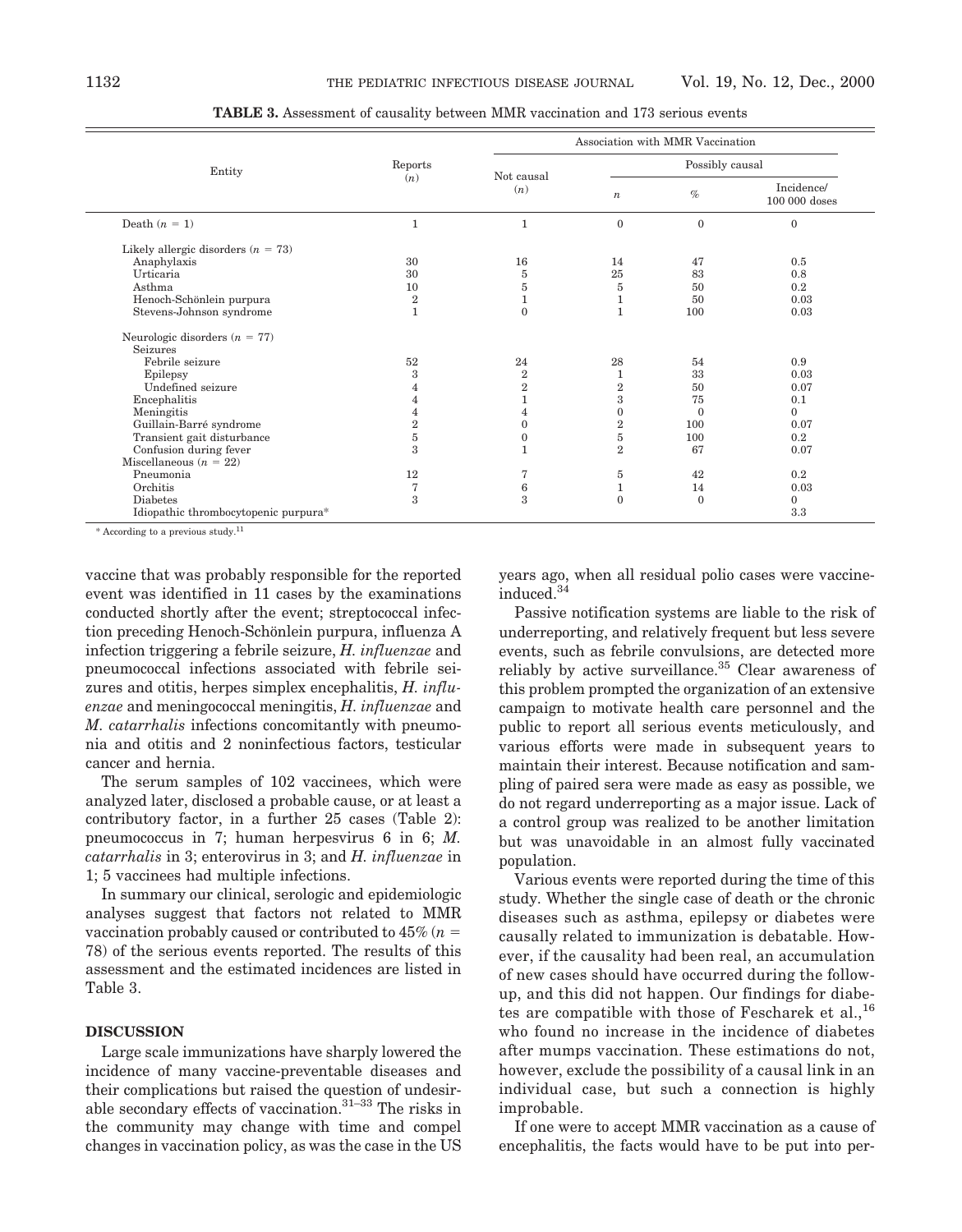spective. The incidence of encephalitis is 35, 150 and 12.5 per 100 000 cases of measles,  $36, 37$  clinical mumps<sup>36, 38</sup> and rubella,<sup>36, 39</sup> respectively. We found 3 cases likely or possibly caused by MMR vaccination, 1 of these being in an immunocompromised child, $^{28}$  giving an incidence of 0.1 per 100 000 vaccine doses for all 3 viral components combined. This almost 2000-fold difference from natural MMR diseases, even allowing for some unreported cases, still shows that the risks of vaccination are greatly outweighed by those of wild infections. In Finland MMR vaccination has reduced by one-third all cases of childhood encephalitis.12

Aseptic meningitis develops in at least 1 per 1000 cases of clinical mumps.<sup>36, 38</sup> An association with MMR vaccine has also been identified, but virtually exclusively in recipients of the Urabe Am 9 mumps strain.40, 41 In this study no case was attributable to the vaccine containing the Jeryl Lynn B strain, nor have cases of the invariably fatal subacute sclerosing panencephalitis caused by measles, with an incidence of 0.5 to 1 per 100 000 patients,  $36, 42$  occurred. Orchitis complicates 14 to 35% of mumps cases in postpubertal men, but in children it is rare.<sup>18, 43</sup> Our series disclosed only 1 suspected orchitis with possible causal relation to MMR vaccination. Approximately 50 cases a year<sup>44</sup> of congenital rubella infections have also been eliminated from Finland, not to mention all the less severe manifestations that so often required hospitalization.

No case of inflammatory bowel disease or autism was detected during this long follow-up study comprising 3 million vaccine doses. This finding is important because were there an association with MMR vaccination after such a short interval as suggested,  $45, 46$  this prospective study design would undoubtedly have disclosed at least some cases.

Some events were no doubt triggered by MMR vaccination. The estimated overall incidence of serious adverse events with a possible or unknown causal association with MMR vaccination was 3.2 per 100 000 vaccine doses or 5.3 per 100 000 vaccinees.

Revaccination caused fewer adverse events than the first vaccine dose, except for faintings, which understandably manifested among older vaccinees, and anaphylactic reactions reflecting hypersensitivity to a subsequent exposure.<sup>47, 48</sup>

Febrile seizures were the most commonly reported events. Because up to 5% of children undergo febrile convulsions before the age of 5 years,  $^{10}$  some concurrence with vaccinations is inevitable. Concurrence was also indicated in connection with several other events, for 45% of the serious events were probably caused, at least partially, by a factor unrelated to MMR vaccine. Clearly, *post hoc non est propter hoc*, a sequence does not prove consequence.

# **ACKNOWLEDGMENTS**

We thank the MMR follow-up group and Drs. Maija Leinonen, Pekka Saikku, Jaakko Tuomilehto and Kimmo Linnavuori for their contributions. We also thank Sini Kangas, Sari Jokinen and Anne Jaakkola for technical assistance. Richard Burton, M.Sc., checked the English text.

The study was supported by a grant from Merck & Co., USA.

#### **REFERENCES**

- 1. Peltola H, Karanko V, Kurki T, et al. Rapid effect on endemic measles, mumps, and rubella of nationwide vaccination programme in Finland. Lancet 1986;1:137–9.
- 2. Peltola H, Heinonen OP. Frequency of true adverse reactions to measles-mumps-rubella vaccine: a double-blind placebocontrolled trial in twins. Lancet 1986;1:939–42.
- 3. Peltola H, Heinonen OP, Valle M, et al. The elimination of indigenous measles, mumps, and rubella from Finland by a 12-year, two-dose vaccination program. N Engl J Med 1994; 331:1397–402.
- 4. Ewan PW. ABC of allergies: Anaphylaxis. BMJ 1998;316: 1442–5.
- 5. Mortureux P, Leaute-Labreze C, Legrain-Lifermann V, Lamireau T, Sarlangue J, Taieb A. Acute urticaria in infancy and early childhood: a prospective study. Arch Dermatol 1998; 134:319–23.
- 6. Greaves MW, Sabroe RA. ABC of allergies: allergy and the skin: I. Urticaria. BMJ 1998;316:1147–50.
- 7. Newman Taylor AJ. ABC of allergies: asthma and allergy. BMJ 1998;316:997–9.
- 8. Lahita RG. Influence of age on Henoch-Schönlein purpura. Lancet 1997;350:1116–7.
- 9. Roujeau JC, Stern RS. Medical progress: severe adverse cutaneous reactions to drugs. N Engl J Med 1994;331:1272– 85.
- 10. Nelson KB, Hirtz DG. Febrile seizures. In: Swaiman KF, ed. Pediatric neurology: principles and practice. St. Louis: Mosby, 1989:439–42.
- 11. Neville BGR. Fortnightly review: epilepsy in childhood. BMJ 1997;315:924–30.
- 12. Koskiniemi M, Vaheri A. Effect of measles, mumps, rubella vaccination on pattern of encephalitis in children. Lancet 1989;1:31–4.
- 13. Prober CG. Infections of the central nervous system. In: Behrman RE, Kliegman RM, Arvin AM, eds.; Nelson WE, sr. ed. Nelson textbook of pediatrics. 15th ed. Philadelphia: Saunders, 1996:707–16.
- 14. Asbury AK, Cornblath DR. Assessment of current diagnostic criteria for Guillain-Barre´ syndrome. Ann Neurol 1990; 27(Suppl S2):1–4.
- 15. Plesner AM. Gait disturbances after measles, mumps, and rubella vaccine. Lancet 1995;345:316.
- 16. Fescharek R, Quast U, Maass G, Merkle W, Schwarz S. Measles-mumps vaccination in the FRG: an empirical analysis after 14 years of use: II. Tolerability and analysis of spontaneously reported side effects. Vaccine 1990;8: 446–56.
- 17. Prober CG. Pneumonia. In: Behrman RE, Kliegman RM, Arvin AM, eds.; Nelson WE, sr. ed. Nelson textbook of pediatrics. 15th ed. Philadelphia: Saunders, 1996:716–21.
- 18. Manson AL. Mumps orchitis. Urology 1990;36:355–8.
- 19. American Academy of Pediatrics. Peter G, ed. 1997 Red Book: Report of the Committee on Infectious Diseases. 24th ed. Elk Grove Village, IL: American Academy of Pediatrics, 1997.
- 20. Nohynek H, Eskola J, Laine E, et al. The causes of hospitaltreated acute lower respiratory tract infection in children. Am J Dis Child 1991;145:618–22.
- 21. Leinonen M, Luotonen J, Herva E, Valkonen K, Mäkelä PH. Preliminary serologic evidence for a pathogenic role of *Branhamella catarrhalis*. J Infect Dis 1981;144:570–4.
- 22. Koskela M, Leinonen M. Comparison of ELISA and RIA for measurement of pneumococcal antibodies before and after vaccination with 14-valent pneumococcal capsular polysaccharide vaccine. J Clin Pathol 1981;34:93–8.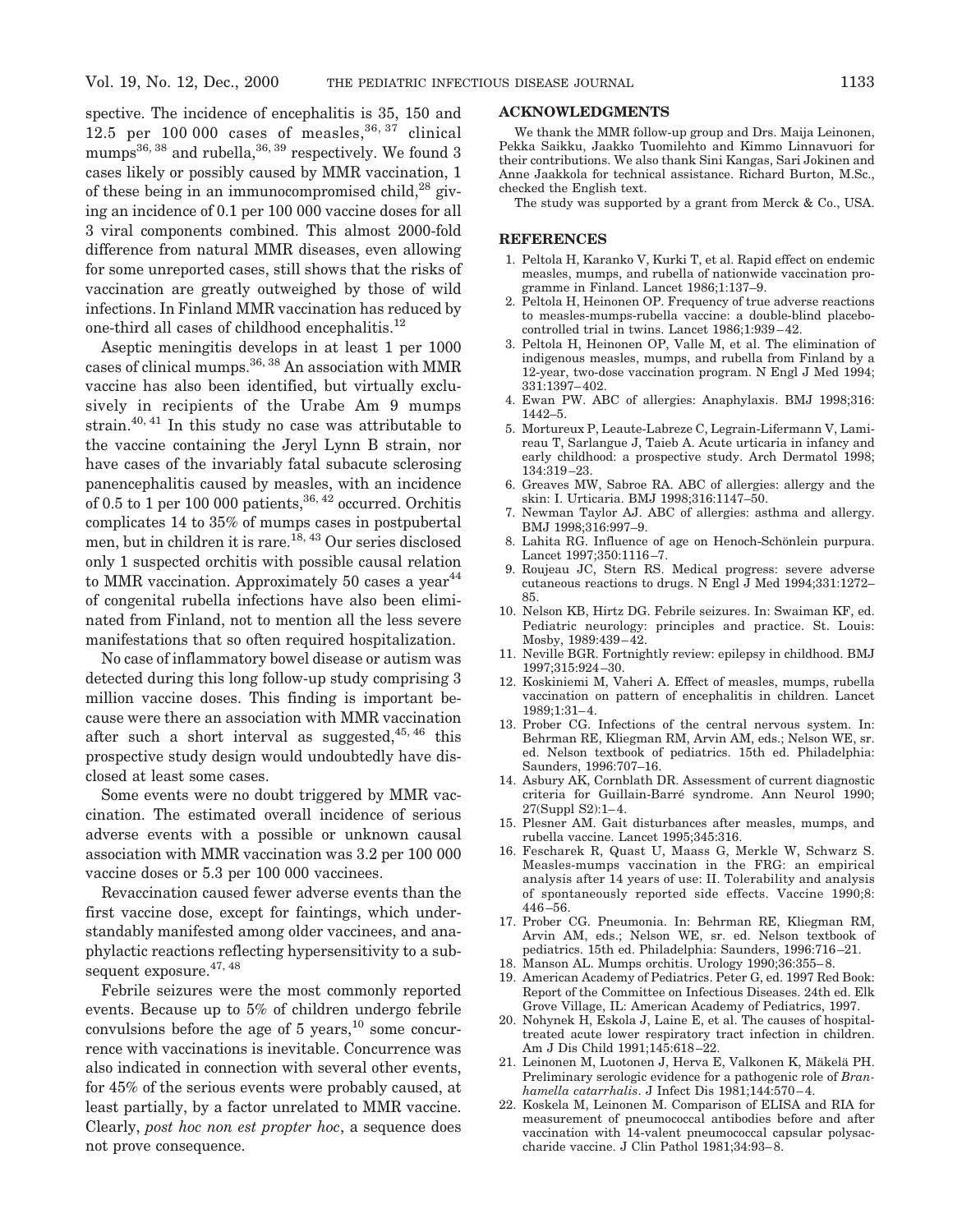- 23. Wang SP, Grayston JT. Immunologic relationship between genital tric, lymphogranuloma venereum, and related organisms in a new microtiter indirect immunofluorescence test. Am J Ophthalmol 1970;70:367–74.
- 24. Davidkin I, Valle M, Peltola H, et al. Etiology of measles- and rubella-like illnesses in measles, mumps, and rubellavaccinated children. J Infect Dis 1998;178:1567–70.
- 25. Paunio M, Virtanen M, Peltola H, et al. Increase of vaccination coverage by mass media and individual approach: intensified measles, mumps, and rubella prevention program in Finland. Am J Epidemiol 1991;133:1152–60.
- 26. Nieminen U, Peltola H, Syriälä MT, Mäkipernaa A, Kekomäki R. Acute thrombocytopenic purpura following measles, mumps and rubella vaccination: a report on 23 patients. Acta Paediatr 1993;82:267–70.
- 27. Takala AK, Koskenniemi E, Myllymäki A, Eskola J. Neuvolarokotusten toteutuminen (in Finnish). Duodecim 1994;110: 1783–8.
- 28. Valmari P, Lanning M, Tuokko H, Kouvalainen K. Measles virus in the cerebrospinal fluid in postvaccination immunosuppressive measles encephalopathy. Pediatr Infect Dis J 1987;6:59–63.
- 29. Peltola H, Patja A, Leinikki P, Valle M, Davidkin I, Paunio M. No evidence for measles, mumps, and rubella vaccineassociated inflammatory bowel disease or autism in a 14-year prospective study. Lancet 1998;351:1327–8.
- 30. Tuomilehto J, Virtala E, Karvonen M, et al. Increase in incidence of insulin-dependent diabetes mellitus among children in Finland. Int J Epidemiol 1995;24:984–92.
- 31. Chen RT, Rastogi SC, Mullen JR, et al. The Vaccine Adverse Event Reporting System (VAERS). Vaccine 1994;12:542–50.
- 32. Gangarosa EJ, Galazka AM, Wolfe CR, et al. Impact of anti-vaccine movements on pertussis control: the untold story. Lancet 1998;351:356–61.
- 33. Jefferson T. Vaccination and its adverse effects: real or perceived. BMJ 1998;317:159–60.
- 34. Finn A, Bell F. Polio vaccine: is it time for a change? Arch Dis Child 1998;78:571–4.
- 35. Farrington P, Pugh S, Colville A, et al. A new method for active surveillance of adverse events from diphtheria/

tetanus/pertussis and measles/mumps/rubella vaccines. Lancet 1995;345:567–9.

- 36. White CC, Koplan JP, Orenstein WA. Benefits, risks and costs of immunization for measles, mumps and rubella. Am J Public Health 1985;75:739–44.
- 37. Centers for Disease Control. Measles Surveillance Report No. 11, 1977–1981. Atlanta: CDC, September, 1982.
- 38. Centers for Disease Control. Mumps surveillance, January 1977–December 1981. Atlanta: CDC, 1985.
- 39. Schoenbaum SC, Hyde JN Jr., Bartoshesky L, Crampton K. Benefit-cost analysis of rubella vaccination policy. N Engl J Med 1976;294:306–10.
- 40. Peltola H. Mumps vaccination and meningitis. Lancet 1993; 341:994–5.
- 41. Miller E, Goldacre M, Pugh S, et al. Risk of aseptic meningitis after measles, mumps, and rubella vaccine in UK children. Lancet 1993;341:979–82.
- 42. Modlin JF, Jabbour JT, Witte JJ, Halsey NA. Epidemiologic studies of measles, measles vaccine, and subacute sclerosing panencephalitis. Pediatrics 1977;59:505–12.
- 43. Beard CM, Benson RC, Kelalis PP, Elveback LR, Kurland LT. The incidence and outcome of mumps orchitis in Rochester, Minnesota, 1935 to 1974. Mayo Clin Proc 1977;52:3–7.
- 44. Ojala P, Vesikari T, Elo O. Rubella during pregnancy as a cause of congenital hearing loss. Am J Epidemiol 1973;98: 395–401.
- 45. Wakefield AJ, Murch SH, Anthony A, et al. Ileal-lymphoid nodular hyperplasia, non-specific colitis, and pervasive developmental disorder in children. Lancet 1998;351:637– 41.
- 46. Thompson NP, Montgomery SM, Pounder RE, Wakefield AJ. Is measles vaccination a risk factor for inflammatory bowel disease? Lancet 1995;345:1071–4.
- 47. Vervloet D, Durham S. ABC of allergies: adverse reactions to drugs. BMJ 1998;316:1511–4.
- 48. Centers for Disease Control and Prevention. Update: vaccine side effects, adverse reactions, contraindications, and precautions: recommendations of the Advisory Committee on Immunization Practices (ACIP). MMWR 1996;45:10– 22.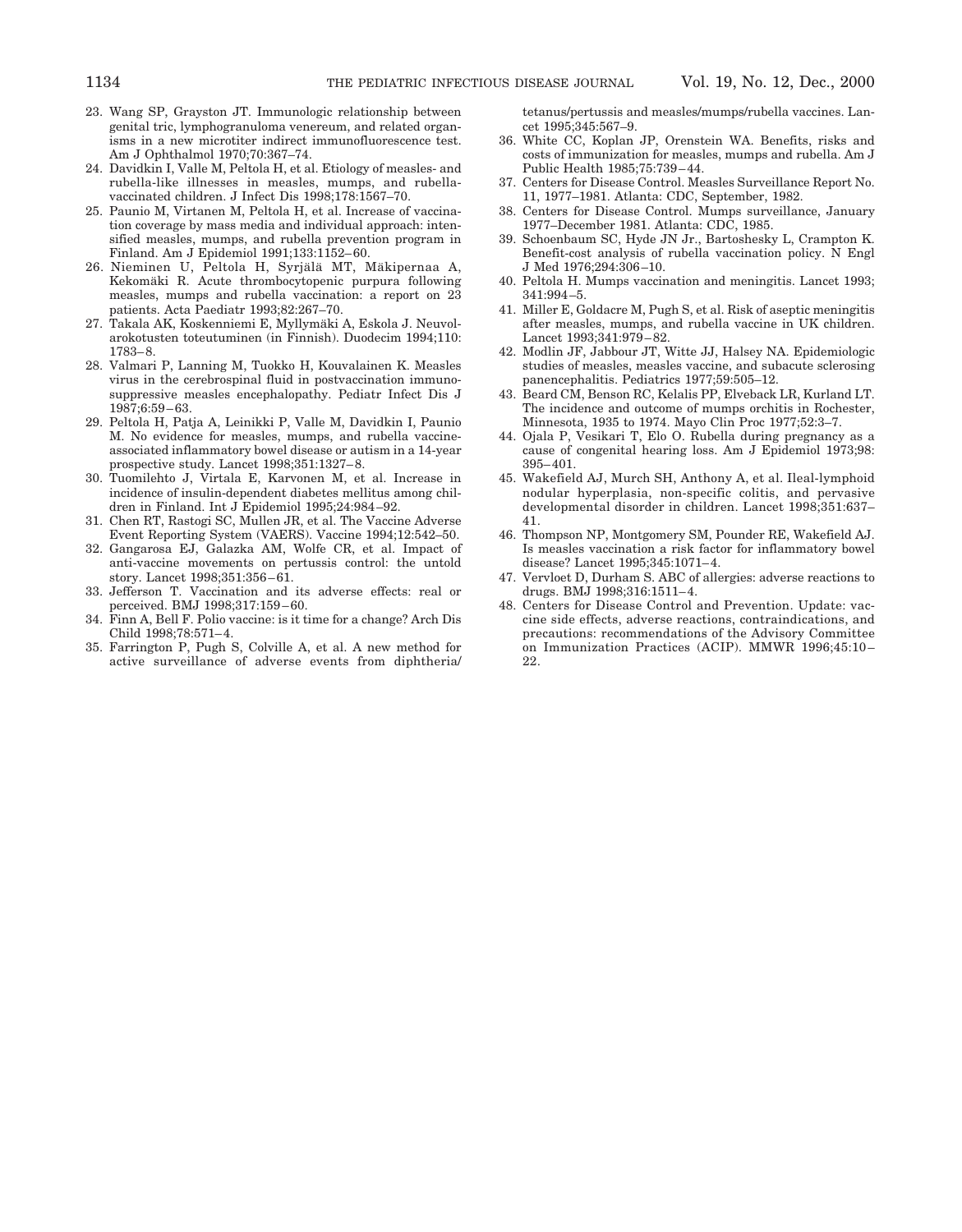# **Immunogenicity of a** *Haemophilus influenzae* **type b-tetanus toxoid conjugate vaccine when mixed with a diphtheria-tetanus-acellular pertussis-hepatitis B combination vaccine**

DAVID P. GREENBERG, MD,\* VICTOR K. WONG, MD, SUSAN PARTRIDGE, BSN, MBA, SWEI-JU CHANG, MS, JENNIE JING, MS, BARBARA J. HOWE, MD AND JOEL I. WARD, MD

*Background.* **Combination vaccines are urgently needed to reduce the number of injections given to young children. The aim of the study was to evaluate the safety and immunogenicity of a combination vaccine that contains diphtheria and tetanus toxoids and acellular pertussis antigens (DTaP), recombinant hepatitis B surface antigen (HepB) and** *Haemophilus influenzae* **type b (Hib) polysaccharide conjugated to tetanus toxoid (PRP-T).**

*Methods.* **Four hundred five infants were randomized equally to three groups and immunized at 2, 4 and 6 months of age with: (1) DTaP/HepB vaccine used to reconstitute lyophilized PRP-T vaccine and administered as a single injection; (2) DTaP/HepB vaccine and PRP-T vaccine administered as two separate injections; or (3) DTaP, HepB and PRP-T vaccines administered as three separate injections. Safety was closely monitored, and blood specimens were obtained to assess antibody responses to each vaccine antigen.**

*Results***. All study vaccines were well-tolerated, and the rates of systemic and injection site reactions were similar between groups. After the**

Presented in part at the 35th Interscience Conference on Antimicrobial Agents and Chemotherapy<sup>19</sup> and the 36th Interscience Conference on Antimicrobial Agents and Chemotherapy.20

Key words: Diphtheria-tetanus-pertussis vaccine, hepatitis B vaccine, *Haemophilus influenzae* type b vaccine, immunogenicity, infants.

**third dose the geometric mean antibody concentrations to Hib were significantly lower in sub**jects in Group  $1(1.63 \mu g/ml)$  compared with subjects in Groups 2 and 3  $(6.26 \text{ and } 6.15 \text{ }\mu\text{g/ml})$ , **respectively;** *P* **< 0.0001). Subjects with antibody** concentrations  $\langle 1.0 \mu g/m \rangle$  after the third dose **responded well to a booster dose of Hib conjugate vaccine given at 11 to 15 months of age (41 of** 44 with anti-PRP  $\geq 1.0$   $\mu$ g/ml). Differences be**tween groups for antibody responses to the other vaccine components were not clinically significant.**

*Conclusions.* **Infants given a combined DTaP/ HepB/PRP-T vaccine experienced a significantly lower antibody response to the PRP-T component than infants given PRP-T vaccine as a separate injection. However, the immune response to a booster dose of Hib conjugate vaccine indicated the presence of immunologic memory.**

# **INTRODUCTION**

Until 1990 children in the United States were given only six vaccine injections by 2 years of age.<sup>1</sup> During the past 10 years additional vaccines have been licensed and recommended such that children could be given up to 20 separate injections through the first 2 years of life.<sup>2, 3</sup> Clearly we need new combination vaccines that will help reduce the number of injections given to children. Such vaccines would diminish the administrative costs of immunizing children, eliminate extra visits scheduled by some physicians to reduce the number of injections given at each visit, decrease the discomfort associated with multiple injections and possibly increase compliance with the overall immunization schedule.

A combination vaccine containing diphtheria and tetanus toxoids and acellular pertussis antigens (DTaP), hepatitis B (HepB) and PRP-T [*Haemophilus influenzae* type b (Hib) polysaccharide-tetanus toxoid conjugate] components has been manufactured by SmithKline Beecham Pharmaceuticals. This single vaccine would have the potential to reduce the number

Accepted for publication Aug. 9, 2000.

From the UCLA Center for Vaccine Research, Harbor-UCLA Medical Center, UCLA School of Medicine, Torrance, CA (DPG, SP, SJC, JJ, JLW); Kaiser Permanente, Southern California Region, Downey and Harbor City, CA (VKW); and SmithKline Beecham Pharmaceuticals, Collegeville, PA (BJH).

<sup>\*</sup>Current address: University of Pittsburgh School of Medicine, Division of Allergy, Immunology and Infectious Diseases, Children's Hospital of Pittsburgh, Pittsburgh, PA.

Address for reprints: David P. Greenberg, M.D., Division of Allergy, Immunology and Infectious Diseases, Rm. 4B-320, Children's Hospital of Pittsburgh, 3705 Fifth Ave., Pittsburgh, PA 15213. Fax 412-692-8499; E-mail greenbd@chplink.chp.edu.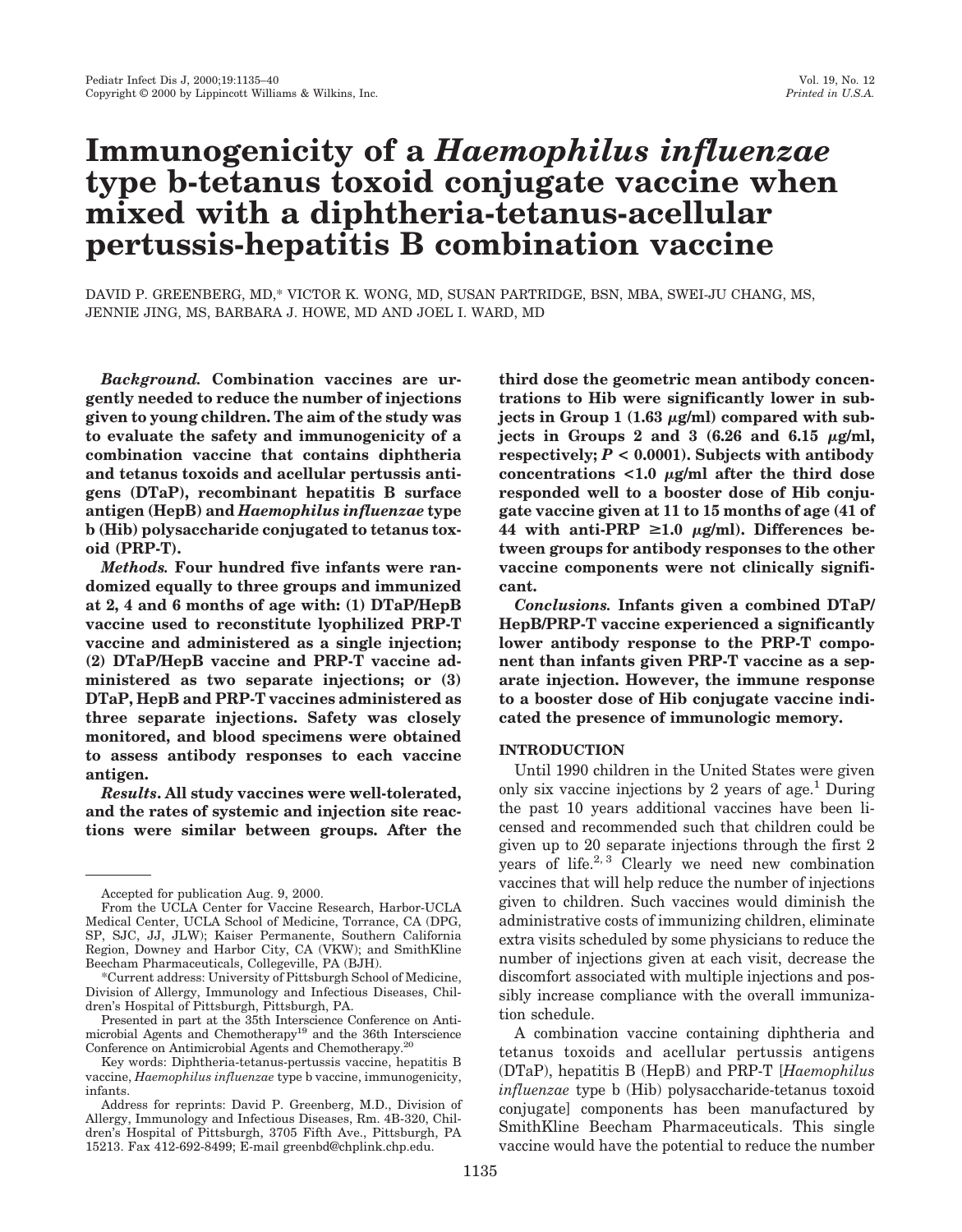of injections given to infants by six. The purpose of this study was to evaluate the safety and immunogenicity of these vaccine components when administered to infants at 2, 4 and 6 months of age in combination as a single injection or as two or three separate injections at each visit.

# **MATERIALS AND METHODS**

**Subjects.** Healthy infants were recruited from two Kaiser Permanente, Southern California Region (KP-SCR) medical centers. When the infants were 6 to 12 weeks of age, informed consent to participate in the study was obtained. The study was approved by the Institutional Review Boards at KPSCR and the Harbor-UCLA Research and Education Institute. Subjects were excluded from participation if they met any of the following criteria: current rectal temperature  $\geq 38^{\circ}C$ ; immune dysfunction; major congenital defects or serious illness; neurologic or seizure disorder; receipt of any blood product or immunoglobulin preparation; previous immunization with any vaccine; or mother who is a hepatitis B carrier or HIV-positive.

**Study design.** Infants were randomized equally to three groups: Group 1, DTaP/HepB vaccine used to reconstitute lyophilized PRP-T vaccine and administered as a single injection (DTaP/HepB/PRP-T); Group 2, DTaP/HepB vaccine and PRP-T vaccine administered as two separate injections  $(DTaP/Hep + PRP-$ T); or Group 3, DTaP, HepB and PRP-T vaccines administered as three separate injections  $(DTaP +$  $HepB + PRP-T$ ). Study vaccines were administered by intramuscular injection into the anterolateral thigh(s) at  $\sim$ 2, 4 and 6 months of age (oral polio vaccine was given concurrently). Because the number of injections varied by study group, parents and study personnel who collected parent diary information were not blinded. However, laboratory personnel who conducted antibody assays were kept blinded.

**Vaccines.** The DTaP vaccine contained diphtheria and tetanus toxoids manufactured by the Michigan Department of Public Health and an acellular pertussis vaccine manufactured by SmithKline Biologicals (SB BIO) in Rixensart, Belgium. Each dose contained 7.5 limes flocculation units (Lf) of diphtheria toxoid, 7.5 Lf of tetanus toxoid,  $25 \mu$ g of pertussis toxoid (PT),  $25$  $\mu$ g of filamentous hemagglutinin (FHA), 8  $\mu$ g of pertactin (PRN) and 0.5 mg of aluminum salts (Lot 14503). The DTaP/HepB vaccine was the same as the DTaP vaccine except that it also contained 10  $\mu$ g of hepatitis B surface antigen (Lot 16509). The PRP-T vaccine was licensed and manufactured by Aventis Pasteur, Lyon, France. It was supplied as a lyophilized product and required resuspension with a diluent (either 0.4% NaCl solution or liquid DTaP/HepB vaccine). Each dose contained 10  $\mu$ g of PRP and 24  $\mu$ g of tetanus toxoid (Lot J0030). When given as a separate injection a commercial lot of Engerix-B vaccine was used (Lot 1329A2). Each dose contained 10  $\mu$ g of hepatitis B surface antigen and 0.25 mg of aluminum salts. Trivalent live oral polio vaccine was obtained commercially from Lederle Laboratories, Pearl River, NY, and lot numbers were recorded at the time of vaccination.

**Safety evaluation.** At 6 h and 1, 2 and 3 days after each vaccination, the parents used standardized diary cards to record the child's rectal temperature, reactions at the injection sites and systemic symptoms. The parents mailed the completed diary cards to our office. Research personnel collected severe adverse event data from parents by telephone 1 and 3 days after each immunization and from parents and medical records at each visit.

**Antibody responses.** To evaluate responses to the study vaccines, blood specimens were obtained just before the first dose at 2 months of age, just before the third dose at 6 months of age and 1 month after the third dose at 7 months of age. Serum specimens were stored at  $-70^{\circ}$ C until assayed. The concentration of serum antibody to each vaccine antigen was assessed with standardized laboratory assay methods by personnel at the University of Rochester who were unaware of the vaccine group assignments. Antibody concentrations to PT, FHA, PRN, Hib polysaccharide (PRP) and diphtheria (D) and tetanus (T) toxoids were measured by enzyme-linked immunosorbent assay (ELISA).<sup>4</sup> Values  $<$  5 ELISA units/ml (PT, FHA and PRN), 0.15  $\mu$ g/ml (PRP) and 0.10 IU/ml (D and T) were reported as undetectable. Antibody concentrations to hepatitis B surface antigen (anti-HBs) were measured by a commercial radioimmunoassay (AUSAB kit; Abbott Laboratories, North Chicago, IL) and the lower limit of detection was 10 mIU/ml.

**Booster immunization.** An interim analysis revealed that a disproportionate number of subjects in Group 1 had suboptimal antibody responses to the PRP-T component. The parents were informed of the results, and subjects (ages 11 to 15 months) in all three groups with a post-third dose antibody concentration to Hib  $\leq$ 1.0  $\mu$ g/ml were offered a booster dose with commercial PRP-T vaccine followed by a blood draw 4 to 6 weeks later. Many of the subjects had already been given a booster dose of DTwcP/HbOC vaccine (diphtheria-tetanus-whole cell pertussis and *Haemophilus* b oligosaccharide-CRM197 conjugate vaccines combined; Wyeth/Lederle Vaccines), and they were offered a blood draw 4 to 6 weeks after their booster.

**Data analyses.** The frequencies of adverse events after each dose were compared between groups by the Fisher exact test. Concentrations of antibodies to each vaccine antigen were log-transformed, and geometric mean antibody concentrations (GMC) were compared by analysis of variance. Antibody concentrations below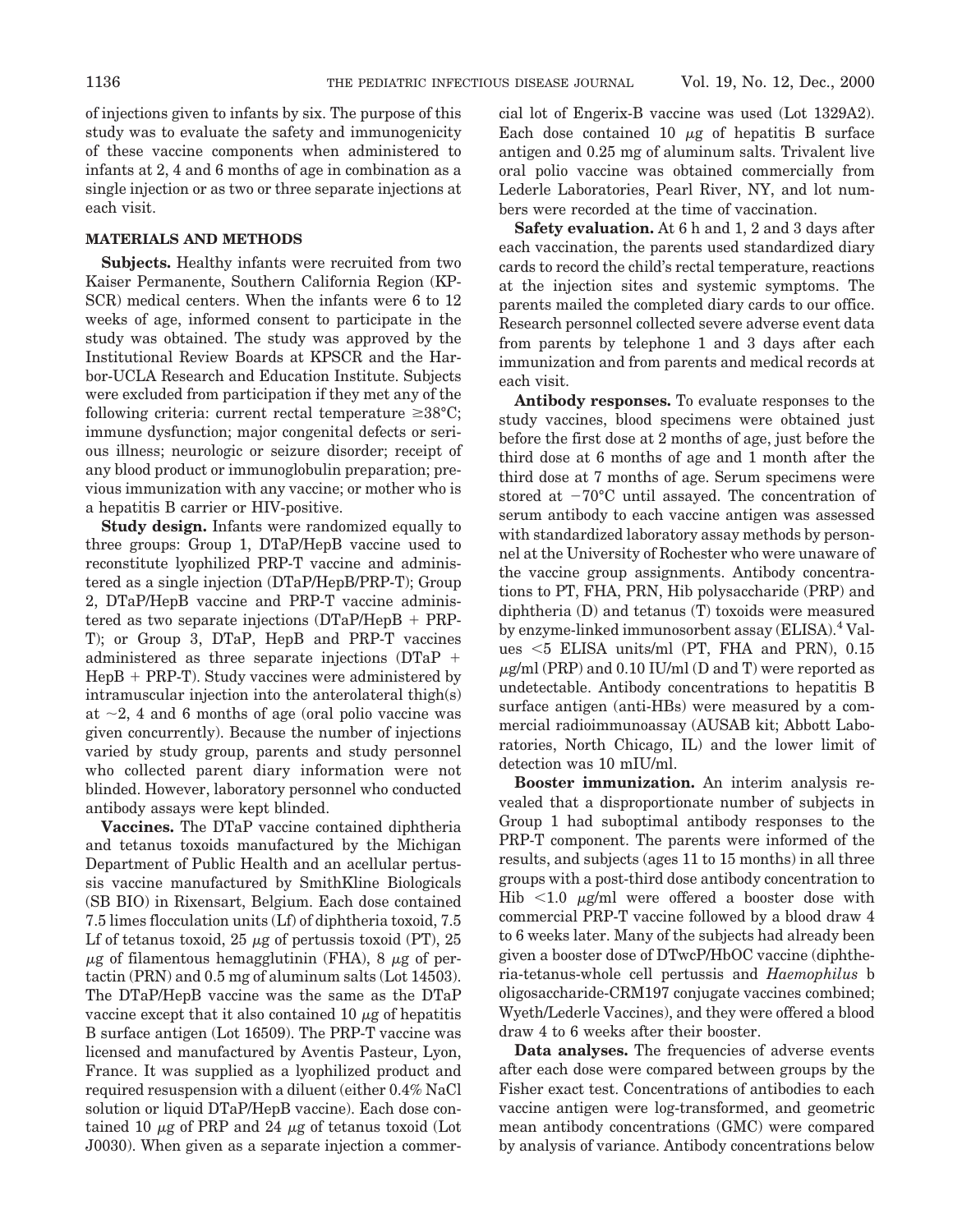detectable values were assigned a value one-half of the lower limit. Statistical comparisons with *P* values  $\leq 0.05$  were considered significant; no adjustments were made for multiple comparisons.

# **RESULTS**

**Subjects.** Four hundred five infants were enrolled into the study, 135 into each of the 3 study groups. For each of the 3 groups 46 to 48% were male, 42 to 50% were Hispanic, 21 to 24% were African-American, 15 to 21% were Caucasian and 11 to 13% were of other ethnic backgrounds (not significant). The mean ages at the time of each of the 3 vaccinations were 2.1, 4.3 and 6.4 months, respectively. Fifty-four infants did not complete the study (20, 18 and 16 from Groups 1, 2 and 3, respectively) because of moving or leaving the KPSCR system (23), unsatisfactory compliance (18), parental request (10), unrelated medical problems (2) or death (1). None of the discontinuations was caused by an adverse event thought to be vaccine-related.

**Safety.** Tables 1 and 2 summarize the frequency of systemic symptoms and injection site reactions occurring within 72 h after each of the three immunizations. Overall the vaccines were well-tolerated. There were only five statistically significant differences between groups among the systemic (one) and injection site reactions (four), and these were not thought to be clinically significant. Five subjects were hospitalized or experienced a serious adverse event, including one subject who died secondary to sudden infant death syndrome 52 days after the first vaccine dose, but none was thought to be causally related to vaccination.

**Immunogenicity.** Antibody responses to all of the antigens of the vaccines are summarized in Table 3. After the second and third doses infants given the combination DTaP/HepB/PRP-T vaccine (Group 1) had significantly lower GMCs of antibody to PRP, and significantly fewer infants achieved PRP antibody concentrations  $\geq 0.15$  and  $\geq 1.0$  *µg/ml* compared with infants given a separate injection of PRP-T vaccine (Groups 2 and 3). The GMCs of anti-PRP after the third dose were 1.63, 6.26 and 6.15  $\mu$ g/ml for infants in Groups 1, 2 and 3, respectively  $(P < 0.0001)$ .

After the third dose infants given hepatitis B vaccine as a separate injection (Group 3) achieved higher anti-HBs concentrations than infants given combination vaccines; after the second dose a greater proportion of subjects in Group 3 achieved anti-HBs antibody  $\geq$ 10 mIU/ml compared with subjects in Groups 1 and 2. Nevertheless after the third dose, 97 to 100% of subjects achieved seroprotective antibody concentrations in all groups.

Overall antibody responses to the three pertussis antigens and diphtheria and tetanus toxoids were comparable for infants in each of the three study groups. For pertussis a significant difference between groups was noted only for the response to pertactin after the second dose (Table 3). Although some differences were noted for the GMCs of antibody to tetanus toxoid, 100% of the infants achieved concentrations  $\geq$ 0.1 IU/ml after three doses.

For 44 children who had post-third dose PRP antibody concentrations  $\leq 1.0 \mu$ g/ml (26 of 44 from Group 1), blood specimens were obtained after a booster dose of PRP-T vaccine  $(n = 12)$  or DTwcP/HbOC vaccine  $(n = 32)$ . After the booster dose all of the infants achieved antibody concentrations to Hib  $\geq 0.15$   $\mu$ g/ml, and 41 achieved concentrations  $\geq 1.0 \mu$ g/ml (Table 4). The GMCs post-booster dose were  $7.54$  and  $3.76 \mu$ g/ml for the infants given PRP-T and DTwcP/HbOC vaccines, respectively (not significant).

### **DISCUSSION**

One reason for not having DTaP-based combination vaccines licensed for use in infants in the US has been the apparent interference between the DTaP and Hib conjugate components. $5$  In our study reconstitution of PRP-T vaccine with a DTaP/HepB preparation led to a 74% reduction in the antibody response to Hib compared with separate administration of PRP-T. The proportions of infants given the combination vaccine who achieved post-third dose antibody concentrations

|             | No. of<br>Injections<br>at Each<br>Visit | No. of<br>Subjects | Vaccine               | Temperature<br>$\geq$ 101°F | Fussiness<br>$(\%)$ | Drowsiness<br>$(\%)$ | Poor<br>Appetite<br>$(\%)$ | Vomiting<br>$(\%)$ |
|-------------|------------------------------------------|--------------------|-----------------------|-----------------------------|---------------------|----------------------|----------------------------|--------------------|
| First dose  |                                          |                    |                       |                             |                     |                      |                            |                    |
| Group 1     |                                          | 135                | DTaP/HepB/PRP-T       | $\Omega$                    | $50*$               | 57                   | 12                         |                    |
| Group 2     | $\overline{2}$                           | 135                | $DTaP/HepB + PRP-T$   | 0.7                         | $64*$               | 66                   | 19                         | 12                 |
| Group 3     | 3                                        | 135                | $DTaP + HepB + PRP-T$ | 2.2                         | 58                  | 60                   | 16                         | 13                 |
| Second dose |                                          |                    |                       |                             |                     |                      |                            |                    |
| Group 1     |                                          | 123                | DTaP/HepB/PRP-T       | 2.4                         | 52                  | 42                   | 11                         |                    |
| Group 2     | $\overline{2}$                           | 126                | $DTaP/HepB + PRP-T$   | 1.6                         | 54                  | 41                   | 13                         | 10                 |
| Group 3     | 3                                        | 126                | $DTaP + HepB + PRP-T$ | 5.6                         | 56                  | 42                   | 17                         |                    |
| Third dose  |                                          |                    |                       |                             |                     |                      |                            |                    |
| Group 1     |                                          | 117                | DTaP/HepB/PRP-T       | 1.7                         | 46                  | 33                   | 12                         | 6                  |
| Group 2     | $\overline{2}$                           | 119                | $DTaP/HepB + PRP-T$   | 1.7                         | 40                  | 29                   | 9                          |                    |
| Group 3     | 3                                        | 121                | $DTaP + HepB + PRP-T$ | 6.6                         | 43                  | 36                   | 17                         | Ð.                 |

**TABLE 1.** Frequency of systemic adverse events within 72 h after vaccination

 $*$  Group 1 *vs.* Group 2,  $P = 0.02$ .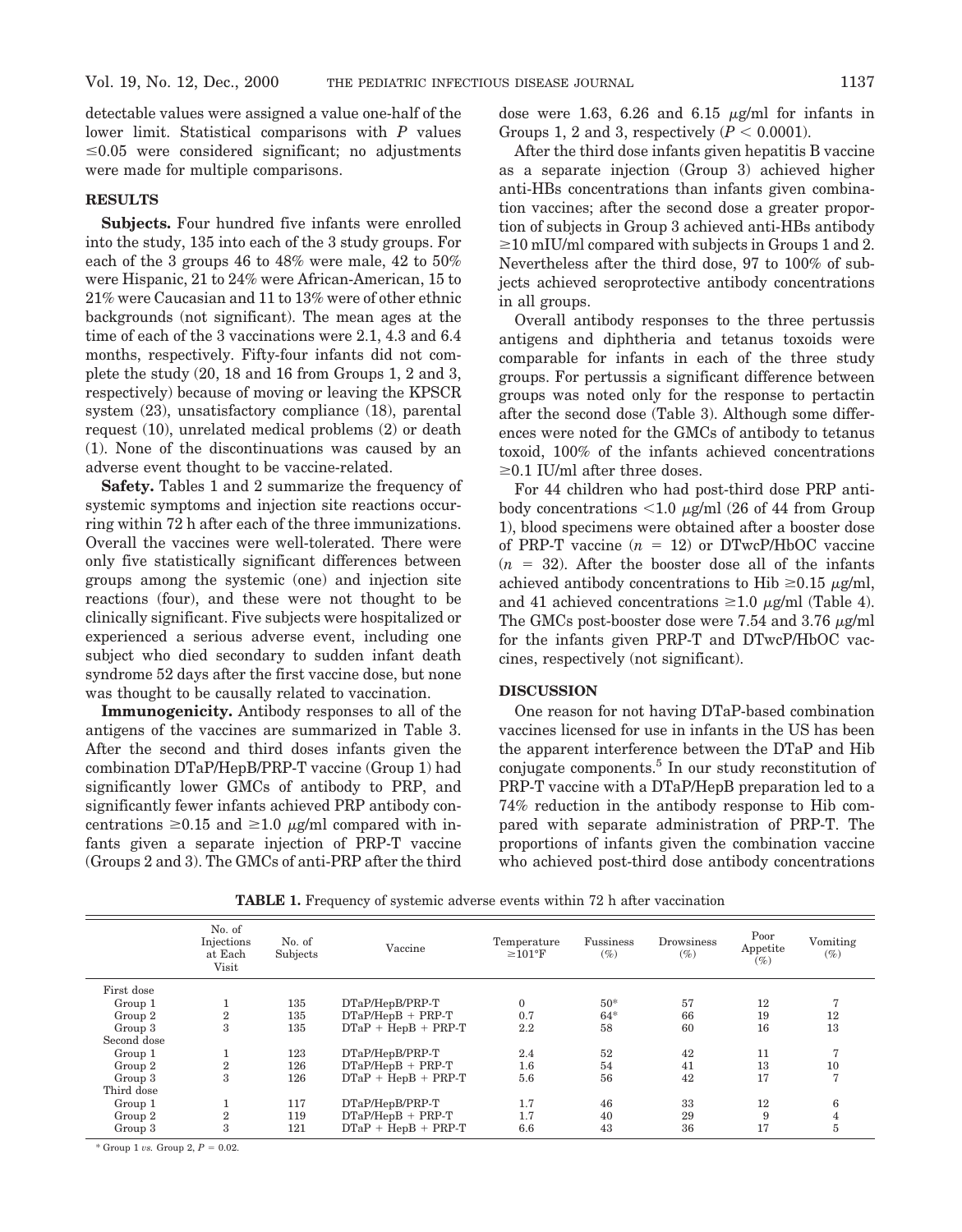|             | No. of<br>Injections<br>at Each<br>Visit | No. of<br>Subjects | Vaccine         | Redness<br>$(\%)$ | Swelling<br>$(\%)$ | Tenderness<br>$(\%)$ |
|-------------|------------------------------------------|--------------------|-----------------|-------------------|--------------------|----------------------|
| First dose  |                                          |                    |                 |                   |                    |                      |
| Group 1     | 1                                        | 135                | DTaP/HepB/PRP-T | 13                | 13                 | 37                   |
| Group 2     | $\overline{2}$                           | 135                | DTaP/HepB       | 10                | 15                 | 42                   |
|             |                                          |                    | PRP-T           | 13                | 21                 | 47                   |
| Group 3     | 3                                        | 135                | DTaP            | 10                | 16                 | 39                   |
|             |                                          |                    | HepB            | 10                | 17                 | 19                   |
|             |                                          |                    | PRP-T           | 10                | 19                 | 44                   |
| Second dose |                                          |                    |                 |                   |                    |                      |
| Group 1     | 1                                        | 123                | DTaP/HepB/PRP-T | $20*$             | 21 <sup>†</sup>    | 30                   |
| Group 2     | $\overline{2}$                           | 126                | DTaP/HepB       | $9*$              | $9+$               | 27                   |
|             |                                          |                    | PRP-T           | 11                | $\overline{7}$     | 26                   |
| Group 3     | 3                                        | 126                | DTaP            | 17                | 17                 | 33                   |
|             |                                          |                    | HepB            | 14                | 15                 | 31                   |
|             |                                          |                    | PRP-T           | 15                | 14                 | 32                   |
| Third dose  |                                          |                    |                 |                   |                    |                      |
| Group 1     | 1                                        | 117                | DTaP/HepB/PRP-T | 14                | 20                 | 29                   |
| Group 2     | $\overline{2}$                           | 119                | DTaP/HepB       | 15                | 14                 | 19‡                  |
|             |                                          |                    | PRP-T           | 8                 | 10                 | 19 <sub>8</sub>      |
| Group 3     | 3                                        | 121                | DTaP            | 15                | 18                 | $33+$                |
|             |                                          |                    | HepB            | 13                | 12                 | 31                   |
|             |                                          |                    | PRP-T           | 16                | 14                 | $31\$                |

**TABLE 2.** Frequency of injection site adverse reactions within 72 h after vaccination

\* Group 1 *vs.* Group 2,  $P = 0.01$ .

 $\dagger$  Group 1 *vs.* Group 2,  $P = 0.02$ .

 $\ddagger$  Group 2 *vs.* Group 3,  $P = 0.02$ .

 $\frac{1}{2}$  Group 2 *vs.* Group 3,  $P = 0.05$ .

**TABLE 3.** Antibody responses to the vaccine antigens for subjects in each of the three study groups

|          |                    | Hib                      |                   |                        | Hepatitis $B^*$             |                      |                        |      |                   | Diphtheria        |       | Tetanus                     |            |               |
|----------|--------------------|--------------------------|-------------------|------------------------|-----------------------------|----------------------|------------------------|------|-------------------|-------------------|-------|-----------------------------|------------|---------------|
|          | No. of<br>Subjects | Vaccine                  | $\mu$ g/ml        | % ≥ 0.15<br>$\mu$ g/ml | $\% \geq 1.0$<br>$\mu$ g/ml | mIU/ml               | $\% \geq 10$<br>mIU/ml | PT   | FHA               | Pertactin         | IU/ml | $\%$<br>$\geq 0.1$<br>IU/ml | IU/ml      | $\%$<br>IU/ml |
| 2 mo old |                    |                          |                   |                        |                             |                      |                        |      |                   |                   |       |                             |            |               |
| Group 1  | 129                | DTaP/HepB/PRP-T          | $0.11^a$          | 24.0                   | 1.6 <sup>b</sup>            | $53(6)$ <sup>+</sup> | 4.7                    | 3.45 | 5.33 <sup>c</sup> | 4.46              | 0.33  | 91.5                        | 0.39       | 88.4          |
| Group 2  | 131                | $DTaP/HepB + PRP-T$      | $0.14^a$          | 30.0                   | $7.7^{b}$                   | 117(10)              | 7.8                    | 3.49 | 6.33c             | 5.25              | 0.35  | 90.8                        | 0.36       | 89.3          |
| Group 3  | 126                | $DTaP + HepB +$          | $0.14^a$          | 33.3                   | 3.3 <sup>b</sup>            | 120(7)               | 5.6                    | 3.21 | 4.08 <sup>c</sup> | 4.38              | 0.32  | 89.7                        | 0.37       | 88.9          |
|          |                    | PRP-T                    |                   |                        |                             |                      |                        |      |                   |                   |       |                             |            |               |
| 6 mo old |                    |                          |                   |                        |                             |                      |                        |      |                   |                   |       |                             |            |               |
| Group 1  | 114                | DTaP/HepB/PRP-T          | $0.36^{d}$        | 57.0 <sup>e</sup>      | 31.6                        | 242 (98)             | 86.0 <sup>g</sup>      | 40.6 | 53.6              | 39.3 <sup>h</sup> | 0.35  | 94.7                        | $1.22^i$   | 100.0         |
| Group 2  | 117                | $DTaP/HepB + PRP-T$      | $1.14^{d}$        | $79.5^e$               | 61.5'                       | 181 (98)             | $83.8^g$               | 37.4 | 53.4              | $28.9^{h}$        | 0.40  | 98.3                        | $1.80^{t}$ | 100.0         |
| Group 3  | 119                | $DTaP + HepB +$<br>PRP-T | 0.91 <sup>d</sup> | $72.0^e$               | 55.1'                       | 212(111)             | 94.1 <sup>g</sup>      | 39.6 | 61.8              | 41.3 <sup>h</sup> | 0.42  | 96.6                        | $1.64^{i}$ | 100.0         |
| 7 mo old |                    |                          |                   |                        |                             |                      |                        |      |                   |                   |       |                             |            |               |
| Group 1  | 115                | DTaP/HepB/PRP-T          | 1.63'             | $87.8^{k}$             | $71.3^{l}$                  | 690 (112)            | 97.4                   | 93.1 | 135               | 109               | 0.84  | 99.1                        | $3.46^n$   | 100.0         |
| Group 2  | 117                | $DTaP/HepB + PRP-T$      | $6.26^{j}$        | $97.4^{k}$             | 91.5'                       | $574^m(115)$         | 98.3                   | 87.2 | 121               | 94.4              | 0.79  | 100.0                       | $4.42^n$   | 100.0         |
| Group 3  | 116                | $DTaP + HepB +$<br>PRP-T | 6.15'             | $98.3^{k}$             | $90.4^{l}$                  | $910^m$ (116)        | $100.0\,$              | 82.9 | 134               | 94.9              | 0.78  | 100.0                       | 3.92       | 100.0         |

 $a,b$  Group 1 *vs.* Group 2 or 3,  $P \le 0.05$ .

*c* Group 3 *vs.* Group 1 or 2,  $P < 0.05$ .

*d,f,j,l* Group 1 *vs.* Group 2 or 3,  $P \le 0.0001$ .

 $\epsilon$  Group 1 *vs.* Group 2 or 3,  $P \le 0.001$ .

 $^{i,k}$  Group 1  $vs.$  Group 2 or 3,  $P \leq$  0.01.

 $g$  Group 3 *vs.* Groups 1 and 2,  $P = 0.04$ .

 $h$  Group 3 *vs.* Group 1 or 2,  $P < 0.05$ .

 $^m$  Group 2 *vs.* Group 3,  $P = 0.01$ .

 $^{n}$  Group 1 *vs.* Group 2,  $P = 0.01$ .

\* Geometric mean concentrations are calculated only for those subjects with antibody to hepatitis  $B \ge 1$  mIU/ml.

† Numbers in parentheses, number of subjects.

 $\geq$ 1.0 and 0.15  $\mu$ g/ml were also reduced. The clinical significance of these benchmarks is unknown. Although these concentrations appeared to correlate with protection in Finnish children given unconjugated PRP vaccine,<sup>6</sup> they may not have the same relevance for conjugated vaccines in which concentrations as low as 0.04  $\mu$ g/ml may be protective.<sup>7</sup> Nevertheless antibody concentrations below  $0.15 \mu g/ml$  after the primary

series may be insufficient, particularly because the concentration decreases further before the booster immunization is given 6 to 9 months later.

Significant reductions of anti-PRP responses have been observed whether the combination vaccine includes DTaP and PRP-T vaccines alone<sup>5, 8, 9</sup> or hepatitis B and/or inactivated poliomyelitis virus (IPV) vaccines are also included. $4, 10-12$  However, in a study by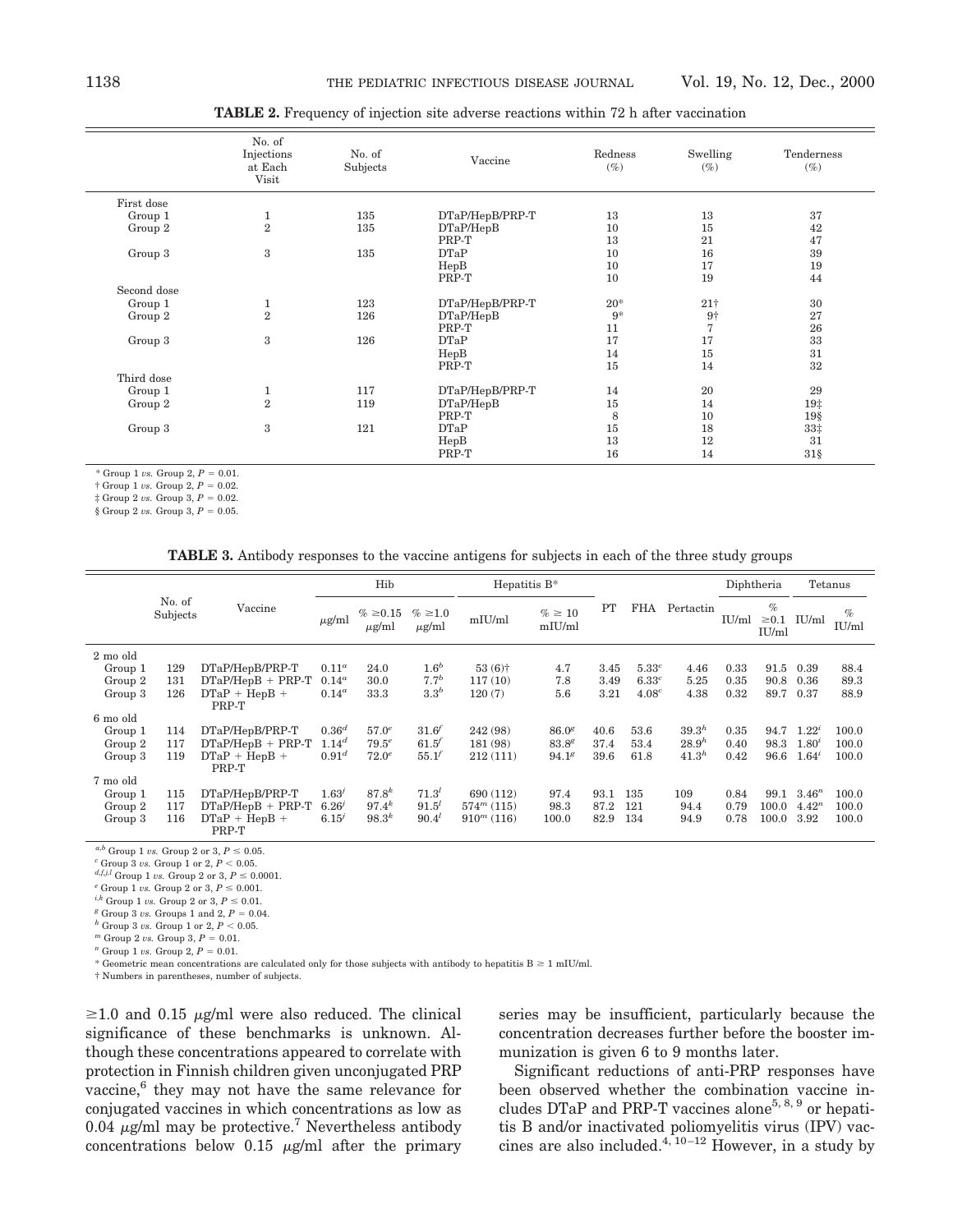| Group  | Vaccines Given for the   |    | Mean Age (mo)<br>at Time of<br><b>Booster</b> | $GMT (\mu g/ml)$  |      | $\% \geq 0.15 \text{ µg/ml}$                          |     | $\% \geq 1.0 \text{ µg/ml}$ |              |
|--------|--------------------------|----|-----------------------------------------------|-------------------|------|-------------------------------------------------------|-----|-----------------------------|--------------|
|        | Primary Immunization     |    |                                               | Post-3rd dose     |      | Post-booster Post-3rd dose Post-booster Post-3rd dose |     |                             | Post-booster |
|        | DTaP/HepB/PRP-T          | 26 | 13.0                                          | 0.20 <sup>†</sup> | 5.26 | 54                                                    | 100 |                             | 100          |
| ີ<br>▵ | $DTaP/HepB + PRP-T$      |    | 12.5                                          | $0.28\dagger$     | 2.59 | 63                                                    | 100 |                             | 75           |
| 3      | $DTaP + HepB + PRP-T$ 10 |    | 12.9                                          | $0.52\dagger$     | 4.88 | 89                                                    | 100 |                             | 90           |

**TABLE 4.** Antibody responses to a booster dose of Hib conjugate vaccine\*

\* Results in this table are combined for subjects given a booster dose of PRP-T or HbOC vaccines.

 $\dagger$  Group 1 *vs.* Group 3,  $P = 0.01$ ; other comparisons not significant.

Dagan et al.,<sup>13</sup> the anti-PRP response to a primary series with a combined DTaP/IPV/PRP-T vaccine (SmithKline Biologicals) was comparable with the response to a combined DTwcP/IPV/PRP-T vaccine (Aventis Pasteur, Lyon, France). After the third dose of  $DTaP/IPV/PRP-T$  vaccine,  $>99\%$  of infants had anti-PRP concentrations  $>0.15$   $\mu$ g/ml. More importantly DTaP/PRP-T combination vaccines containing a five component acellular pertussis vaccine (Aventis Pasteur, Canada) with or without IPV have demonstrated no reduction of the response to PRP-T vaccine compared with separate administration of PRP-T, and these vaccines are licensed for use in Canada.<sup>14, 15</sup> In both published reports, after the three dose primary series,  $>98\%$  of infants achieved anti-PRP concentrations  $>0.15$   $\mu$ g/ml. The five component acellular pertussis vaccine may have unique properties that do not lead to interference with PRP-T. Also whereas the Canadian vaccine is composed of antigens all from a single manufacturer, the vaccine we used had components from three different manufacturers. There may be biochemical or other factors responsible for reduced immunogenicity when antigens from different manufacturers are mixed together.

In addition to possible chemical or physical reactions between components of DTaP and PRP-T vaccines,  $4, 16$ there may be other mechanisms to help explain reduced responses to the Hib component of combination vaccines. The simultaneous administration of vaccines (either single or separate injections) that contain the same antigen, such as tetanus toxoid in diphtheriatetanus toxoid-pertussis and PRP-T vaccines, may lead to carrier-induced epitopic suppression.<sup>17</sup> Examples of suppression include: (1) competition between B cells for specific vaccine antigens; (2) competition for the binding sites on T and B cells by free protein carrier; and (3) suppression of the binding of the conjugate to polysaccharide-specific B cells because of clonal expansion of carrier protein-specific B cells.<sup>4, 16</sup> In a study by Dagan et al.18 infants given DTwcP/IPV/PRP-T vaccine concurrently with a tetravalent pneumococcal-tetanus toxoid conjugate vaccine achieved significantly lower antibody responses to PRP than those given a concurrent pneumococcal-diphtheria toxoid conjugate or a placebo at 2, 4 and 6 months of age. PRP antibody responses were inversely related to the tetanus toxoid content of the pneumococcal-tetanus toxoid conjugate vaccine suggesting that the suppressed anti-PRP responses were the result of carrier-specific properties.

Infants in the present study with post-third dose antibody concentrations to Hib  $<$ 1.0  $\mu$ g/ml were evaluated after a booster dose with PRP-T or DTwcP/HbOC vaccine. All of the subjects achieved concentrations  $>0.15$   $\mu$ g/ml after the booster dose including infants  $(n = 16)$  whose antibody concentrations were  $\leq 0.15$  $\mu$ g/ml after the primary series (data not shown). Similar responses were observed in another study of DTaP/ HepB/PRP-T vaccine, in which 43 children who had low or undetectable concentrations of PRP antibody after the primary series responded well to a booster dose of HbOC vaccine (100% > 1.0  $\mu$ g/ml).<sup>4</sup> To better assess immunologic priming, Zepp et al.<sup>10</sup> administered unconjugated PRP to children 1 year after primary immunization with DTaP/HepB/PRP-T vaccine and found anamnestic responses. Although the responses observed in our subjects given Hib conjugate vaccine at 1 year of age may have been seen in unprimed children of similar age, it appears that we did not induce immunologic tolerance to PRP with the poorly immunogenic combination vaccine.

Like others we observed interference in the response to PRP when mixed with a DTaP-based combination vaccine. Memory was likely induced with the DTaP/ HepB/PRP-T vaccine, as evidenced by the booster response to Hib vaccine given 5 to 9 months later. Nevertheless the poor antibody response to the Hib component in the primary series of the combination vaccine has prevented its availability in the US.

### **ACKNOWLEDGMENTS**

This study was supported by a grant from SmithKline Beecham Pharmaceuticals.

We thank the project coordinators and research nurse staff who enrolled, vaccinated and followed the study subjects and the data management, laboratory, administrative and other support personnel at the UCLA Center for Vaccine Research. We also thank the Kaiser Permanente, Southern California Region physicians, nurses and other clinic personnel who contributed to this project and without whose help this study would not have been possible.

#### **REFERENCES**

1. American Academy of Pediatrics. Active immunization. In: Peter G, ed. 1988 Red Book: Report of the Committee on Infectious Diseases. 21st ed. Elk Grove Village, IL: American Academy of Pediatrics, 1988:15.